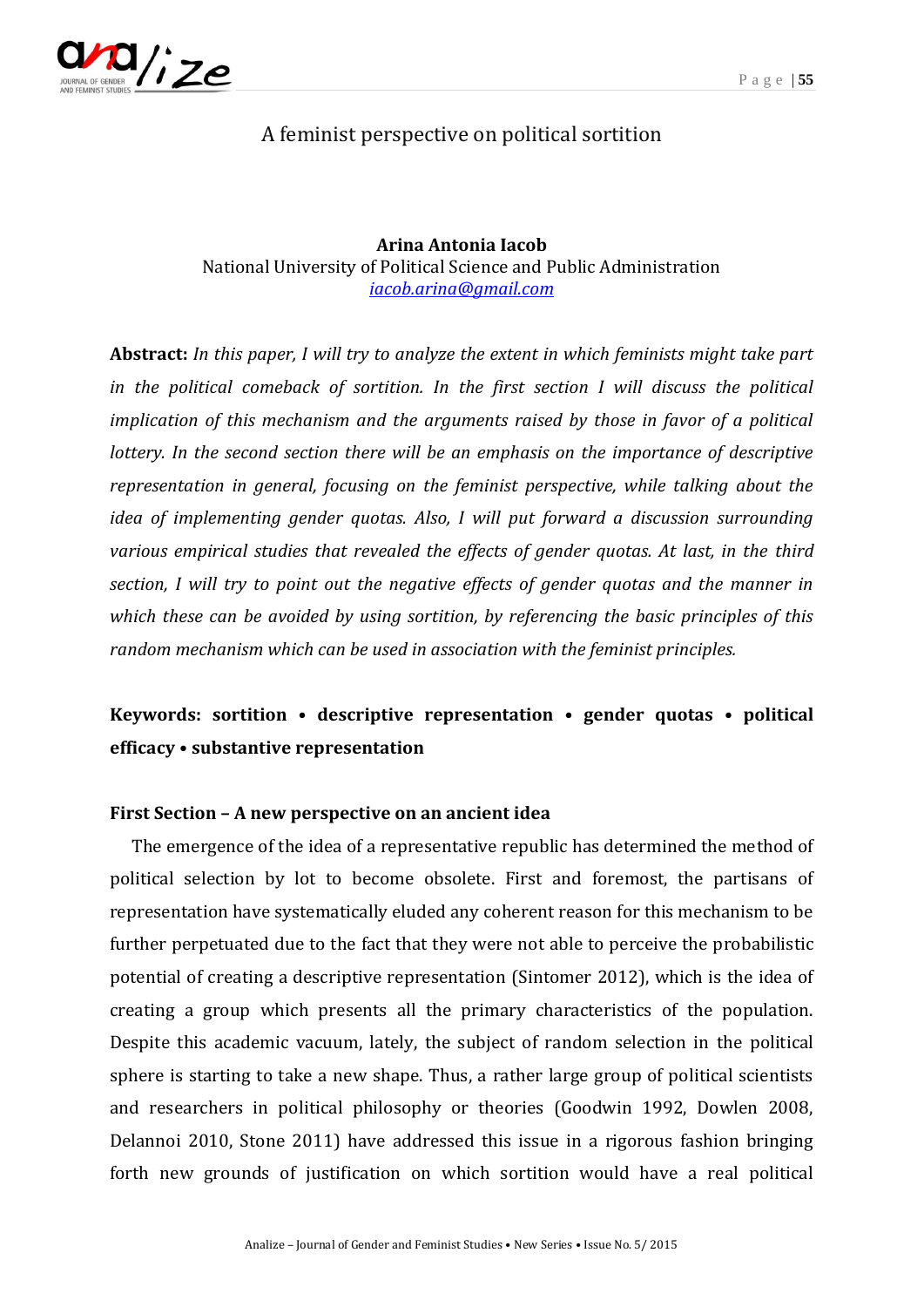

potential. Looking beyond political theory, we see this mechanism being used for the common law jury selection process and also in the selection process of a citizen's assembly that discuss and recommend solutions concerning problems that are usually reserved to experts and politicians – Iceland and British Columbia cases.

Regarding the exclusion of random selection from the political level<sup>1</sup>, Sintomer  $(2012)^2$  explains this phenomenon using two arguments that have originally been stated by Bernard Manin (1997) and often utilized by the kleroterians<sup>3</sup>, namely that: (1) despite the fact that there was a strong correlation between direct democracy and selection by lot<sup>4</sup>, those who have outlined the representative government have separated from the importance of the direct participation of citizens and opted for a selection method considered to be aristocratic<sup>5</sup>,  $(2)$  another aspect refers to the consent theory which spread a particular kind of thinking, the political legitimacy (legitimate political authority) that needs to be formally approved by the Citizen. According to Sintomer, (2012) these arguments are incomplete because they do not question the reason why the idea of descriptive representation ensured by random selection was not discussed in that time6. Manin (1997) explains that those in favor of descriptive representation (anti-federalists) have utilized concepts like "resemblance", "closeness", "in a social sense", "likeness" (1997:111), arguing that once the political power is centralized in the hand of few, the diversity of the citizens becomes irrelevant and the political sphere will have oligarchical tendencies (Manin 1997:112). Even if the antifederalists have tried to argue the importance of the resemblance between the representative and the represented (Manin 1997:109), they did not stress the fact that random selection may be the key to ensuring this type of representation.

In order to comprehend this aspect, an analysis of the political thought of the time is needed, especially focusing on how it manifested in governance techniques, instruments and mechanisms. In fact, no association between drawing lots and descriptive

1

<sup>&</sup>lt;sup>1</sup> This moment coincides with the period after The Modern Revolutions

<sup>2</sup> Sintomer Yves, 2012, Could Random Selection and Deliberative Democracy Revitalize Politics in the 21st Century[? http://www.booksandideas.net/Could-Random-Selection-and.html#nb6](http://www.booksandideas.net/Could-Random-Selection-and.html#nb6)

<sup>&</sup>lt;sup>3</sup> In Ancient Athens, the lottery machine was named "the kleroteria"

<sup>4</sup> This connection is found in the works of Plato or Aristotel

<sup>5</sup> Chosing by vote may seem aristocratic as compared to sortition (Schmitt in Manin, 1997:150; Aristotel in Manin 1997:27)

<sup>6</sup> Yves Sintomer, *Petite histoire de l'expérimentation démocratique. Tirage au sort et politique d'Athènes à nos jours,* Paris, La Découverte, 2011 in Sintomer 2012 , Could Random Selection and Deliberative Democracy Revitalize Politics in the 21st Century? [http://www.booksandideas.net/Could-Random-](http://www.booksandideas.net/Could-Random-Selection-and.html#nb6)[Selection-and.html#nb6](http://www.booksandideas.net/Could-Random-Selection-and.html#nb6)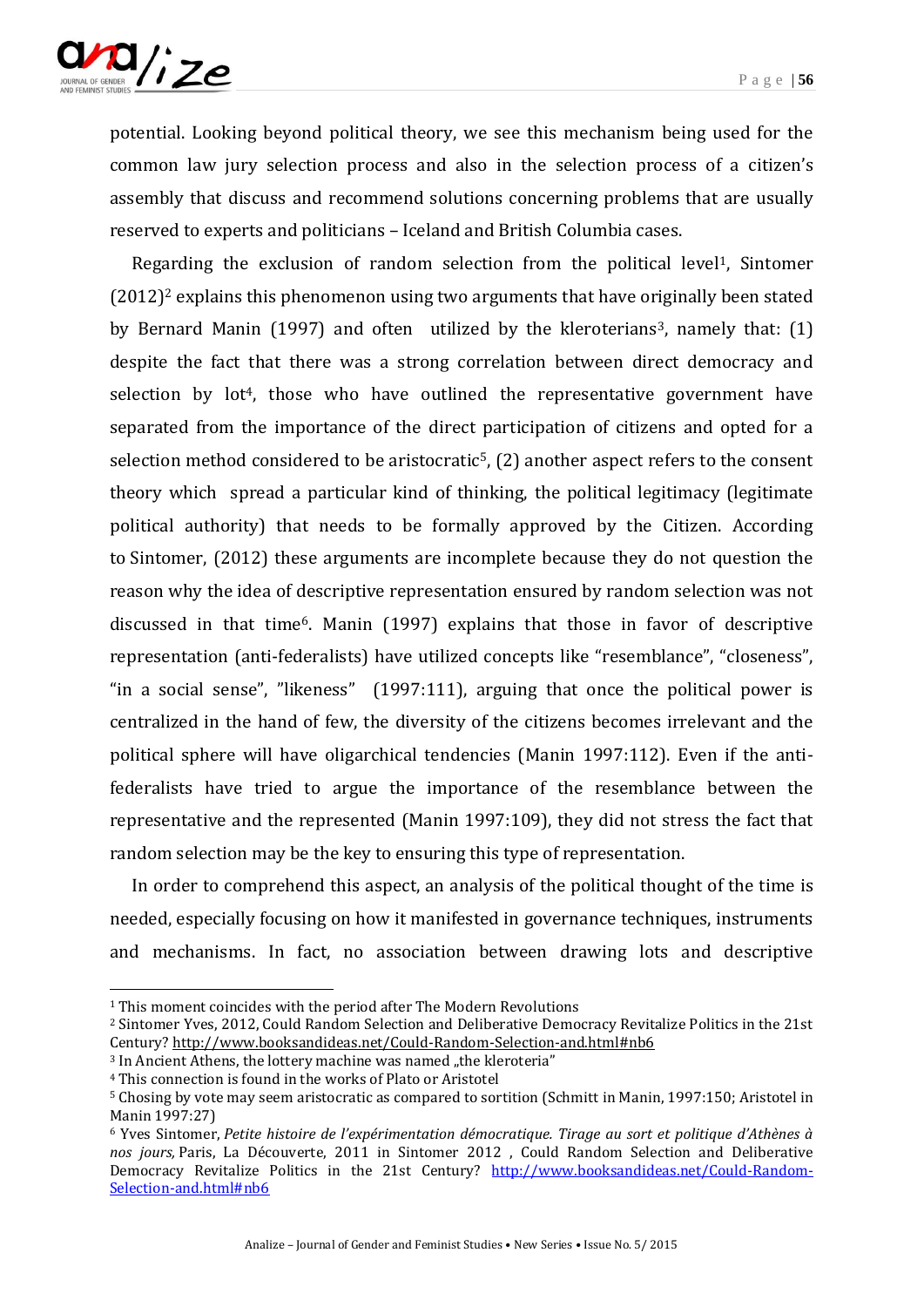

representation was made because the idea of *representative sampling* was not theorized until the late 21th century. Specifically, the key to explaining why sortition in the political process *"seemed useless in modern democracies"* is the lack of *representative sampling* as a statistical concept, as it was argued that the size of the modern state makes it impossible for a self-governance similar to ancient democracies (Sintomer 2012).

Presently, the mechanism of political lottery managed to survive in the social environment only through the process in which the jurors are elected in the commonlaw system. With the exception of certain proposals and localized experiments, this idea was removed from the political sphere following the fall of the Second Florentine Republic in 1530 (Dowlen 2010:4). Faced with a significant discontinuity in using political lottery, contemporary theorists (Stone, Dowlean, Godwin, etc.) had to evaluate the mechanism of the random using historical evidence (Dowlen 2010a:3-4). In order to utilize this evidence, researchers needed to take into account all the significant differences between the old political sphere (in which the lottery was present) and the political sphere today. The most important element is proving the benefits of implementing random selection in modern society, *a priori*, in theory (Dowlen 2010:3- 4). Therefore, the analysis of this topic should focus on the process itself, implicitly on its complexity, given the development of political theory and the scientific approaches that have determined changes since the last time political lottery was an integral part of the political process (Dowlen 2010b: 55-56).

Following an increased interest in this theory, a new theoretical sphere of political science began developing, resulting in political philosophy and democratic theory works, among which we can distinguish: the field of decision theory discussing *"the second order rationality of the lot"* (Elster 1989, Duxbury 1999, Engelstad 1989)1, the field of political philosophy focusing on *"the fairness of the distribution of goods and*  offices via lotteries" (Sher 1980, Broome 1984, Goodwin 2005, Stone 2007)<sup>2</sup>, as well as a proclivity towards *"the history of political ideas"* (Manin 1997, Dowlen 2008; Hubertus and Hein 2010: 123)3. In recent years, researchers in the field of democratic theory (Fishkin) have tried to explain how random selection could be used in politics<sup>4</sup> (Hubertus and Hein 2010:124).

1

<sup>1</sup> In Hubertus and Hein 2010:123

<sup>2</sup> idem

<sup>3</sup> idem

<sup>4</sup> The attention focusses on deliberative polls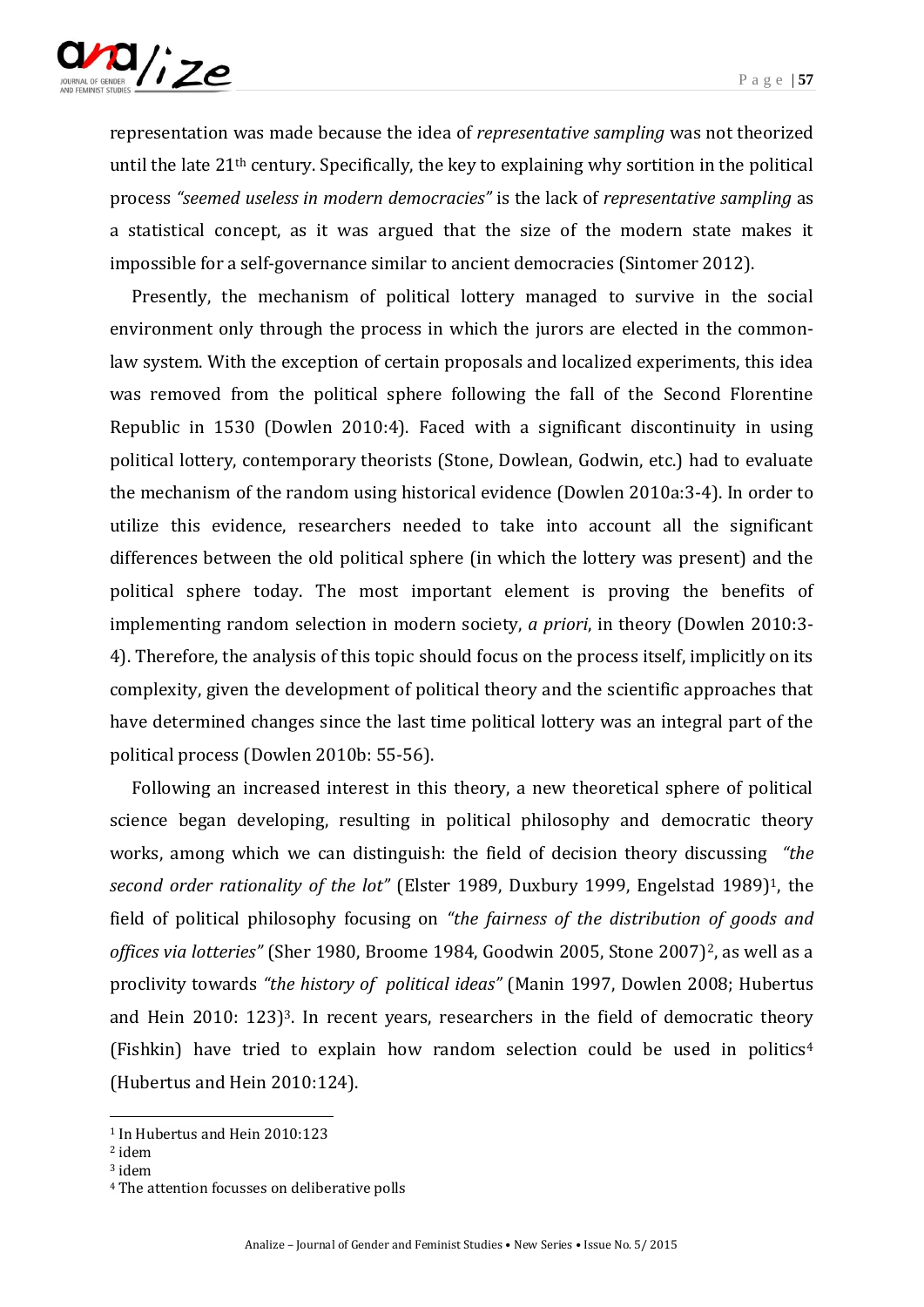



# **[Equality and its implications](https://mvngu.wordpress.com/2011/06/12/equality-and-its-implications/)**

In the absence of research from the time in which this selection mechanism was first used, while lacking interpretation of works written in that period, the idea that this mechanism has religious roots appeared (Manin 1997:26). However, as Delannoi (2010) points out, random selection has its roots in the founding principle of democracy, namely equality (2010:14). The author argues that universal suffrage and sortition provide different types of equality: the first method of selection implies that equality is generated by voting privileges and the formal right to be part of elections, while the second method of selection provides equality in both procedure and results (Delannoi 2010:14). Simple citizenship provides the real opportunity of taking part in the election and of being selected for office (Delannoi 2010:14). From a procedural perspective, compared to sortition, the referendum or the elective procedure are closer to what is called direct democracy. This is the reason why random selection seems an intermediate mechanism between direct democracy and representative governance (Delannoi 2010:15). Delannoi (2010) argues that "*equality among citizens is restricted and ephemeral",* seeing how people in representative democracies can manifest their sovereignty only when voting for a candidate.On the other hand, the random mechanism is inferior to any other procedure of direct democracy in which *"all citizens are equals, all act at the same time when they form the body politic (…)"* (2010:16).

In random selection, we are dealing with a specific "equality" which is based on *"the practical involvement of all citizens"* in the process, guarantying everyone has a real equal chance of being chosen (Delannoi 2010:16). Also, in order to understand the equality within the procedure we must have in mind three forms of equality: *"equality at the source of the procedure, equality in its mechanism* and *equality in its effect"* (Delannoi 2010:27).

Regarding the third form of equality, *equality in its effect*, we must remember that every democracy aims to protect the worth of individual citizens, therefore, any allocative structure must respect this principle (Greely 2011: 66). *"Satisficing criteria and allocation by merit which attempt to rank applicants can effectively coerce the conduct of potential recipients who seek to meet or avoid the classification"* (Greely 2011: 66). The most concerning effect of allocative method by merit derives from the fact that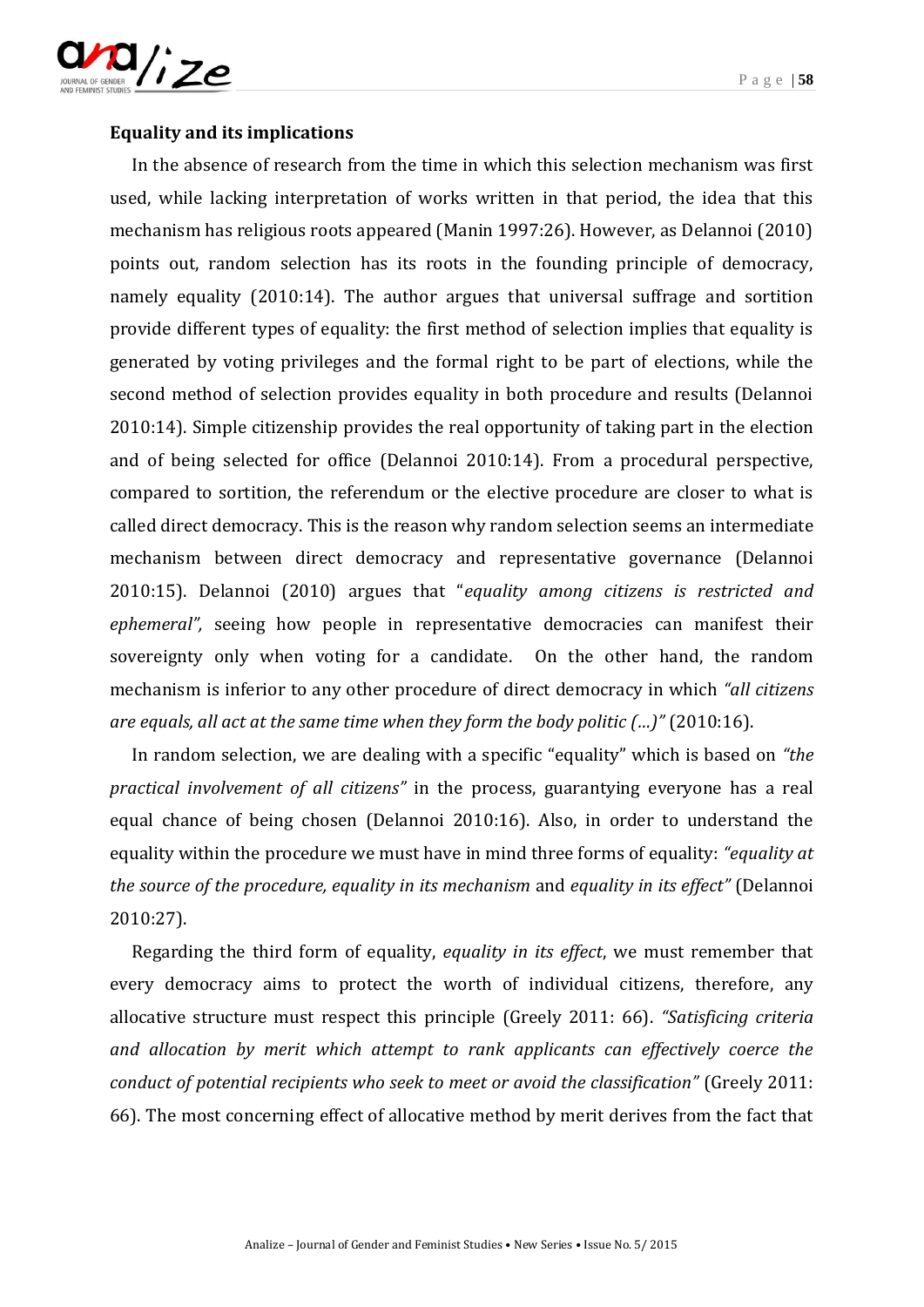

it aims to distribute both a benefit and a burden<sup>1</sup> (Greely 2011: 67). The advantage of random selection is evident in that behavior change cannot guarantee the result:

*"Where equality of results is impossible (…) equality of opportunity is the next best goal because is parcels out equal chances to receive the good. Random selection is the only allocative method which honestly can claim the objective equality of opportunity from which the satisfaction of equality of expectation springs. It is the allocative method which maximizes the goal of equality"* (Greely 2011: 67).

It is clear that equality is present in the lottery system *per se*, into the structure of the process, even if the result of any such mechanism is unequal. The best example is of a lottery in which each participant has a single ticket, the randomness ensuring everyone an equal chance to win. Despite the fact that only one person will win, participating gives all the same rights / same claim on the prize (Goodwin 1992: 116). Broome (2011) stresses that equality in its effect is replaced with the "satisfaction requirement" in terms of opportunity (2011:226).

When asked *"what is the point of the concept of equality when used in connection with sortition?"* Dowlen's (2008)<sup>2</sup> answer is related to the selection procedure (2008:11). Thus, in terms of mechanical process, balls or tickets are created in identical form, in order to guarantee equal opportunity to be chosen (Dowlen 2008:20). The author argues that whether we consider a mechanical lottery or a lottery that is assisted by human intervention, the agent will choose between options without discrimination, regardless of qualities the candidates may possess (Dowlen 2008:20). Thus, a choice made by drawing lots is an "e – quality" choice "because it denies the rational human tendency to discriminate or to choose according to quality" (Dowlen 2008:20); we perceive equal opportunity as a result of the "a-rational essence" that it is specific to lottery (Dowlen, 2008:20). The essence of Dowlen's argument when talking about "the blind break" is that the equality ensured by sortition is closely related to the fact that in the selection process *per se*, all differences which may generate any form of discrimination between participants are eliminated.

*"The strongest normative argument in favor of sortition is linked to the idea of social equality and individual welfare. In an unweighted lottery, everyone has an equal chance of being chosen"* (Engelstad 2011:181). However, *de jure,* the same may be said about

<sup>&</sup>lt;sup>1</sup> University admission vs. the incorporation into armed forces (Greely 2011:66)

<sup>2</sup> Chapter One, The Blind Break and Its Implications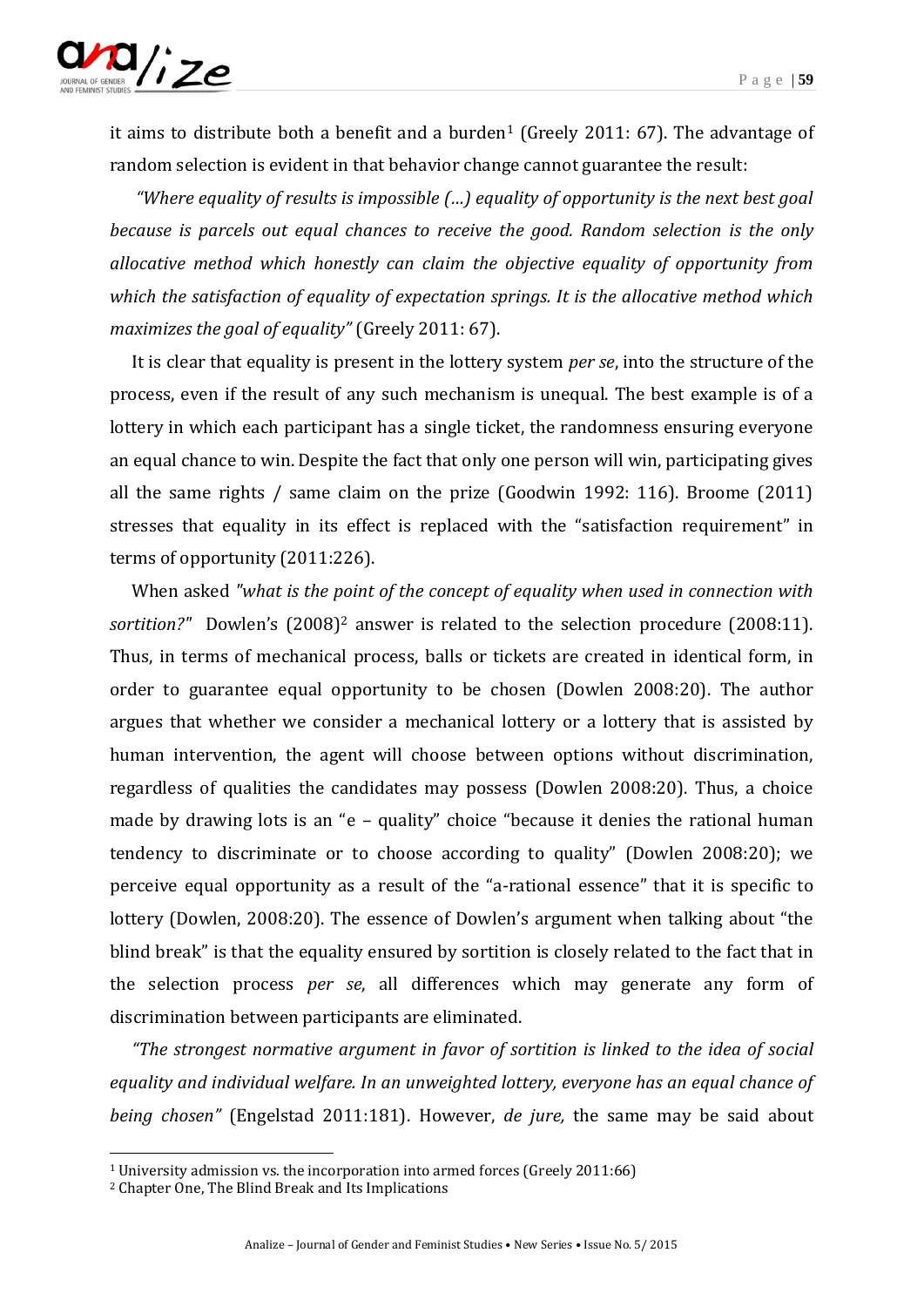

modern day elections: modern democracies assume that all citizens have the right to be elected into office, but their real chances are closely related to a multitude of other factors: social resources, oratorical skills, funds for the election campaign etc. That is why drawing lots has the ability to overcome these *"informal differences and thus prevents the formation of political elites*" (Engelstad 2011:181).

#### **Ensuring descriptive representation by using random selection**

As I mentioned before, the current discussions surrounding sortition often mention the fact that this mechanism creates a group that is strongly similar with the population from which the selection was made. It is essential to mention, however, that there are various factors that influence the relationship between resemblance and random selection like: sampling errors, eligibility and bias, factors that must be taken into account (Parker 2011:163). Thus, the decision to incorporate random elements in the selection process must be governed by context and priorities (Parker 2011:163).

Fishkin (1995) discusses the way in which random selection is effective for the deliberative poll because of the ability to formulate counterfactual opinions that can be genuine for the entire population (Sintomer 2010:43-44)1. The random selected assembly mirrors the citizens' diversity and creates a micro cosmos, this being the perspective of understanding random selection today (Sintomer 2010:42).

A good example that supports the idea of descriptive representation ensured by sortition is the use of this mechanism for surveys: random selection is used to provide a sample of the population and the decision is based on statistical principles (Delannoi 2010:19). The advantage is that this type of survey can be applied to a number accessible enough to be relevant for an entire population.

Delannoi points out that:

*"a sample numbering no more than an ancient demos not only provides a decision*making tool (...) but also reduces distortions in the representation of different *groupings such as, the sexes, different professions, social classes"* (Delannoi 2010:19).

Despite the fact that there is an undeniable connection between implementing the lottery mechanism and insuring descriptive representation at the political level, a discussion regarding the relationship between the descriptive and the substantive

<sup>1</sup> Fishkin cites in Sintomer 2010: 43-44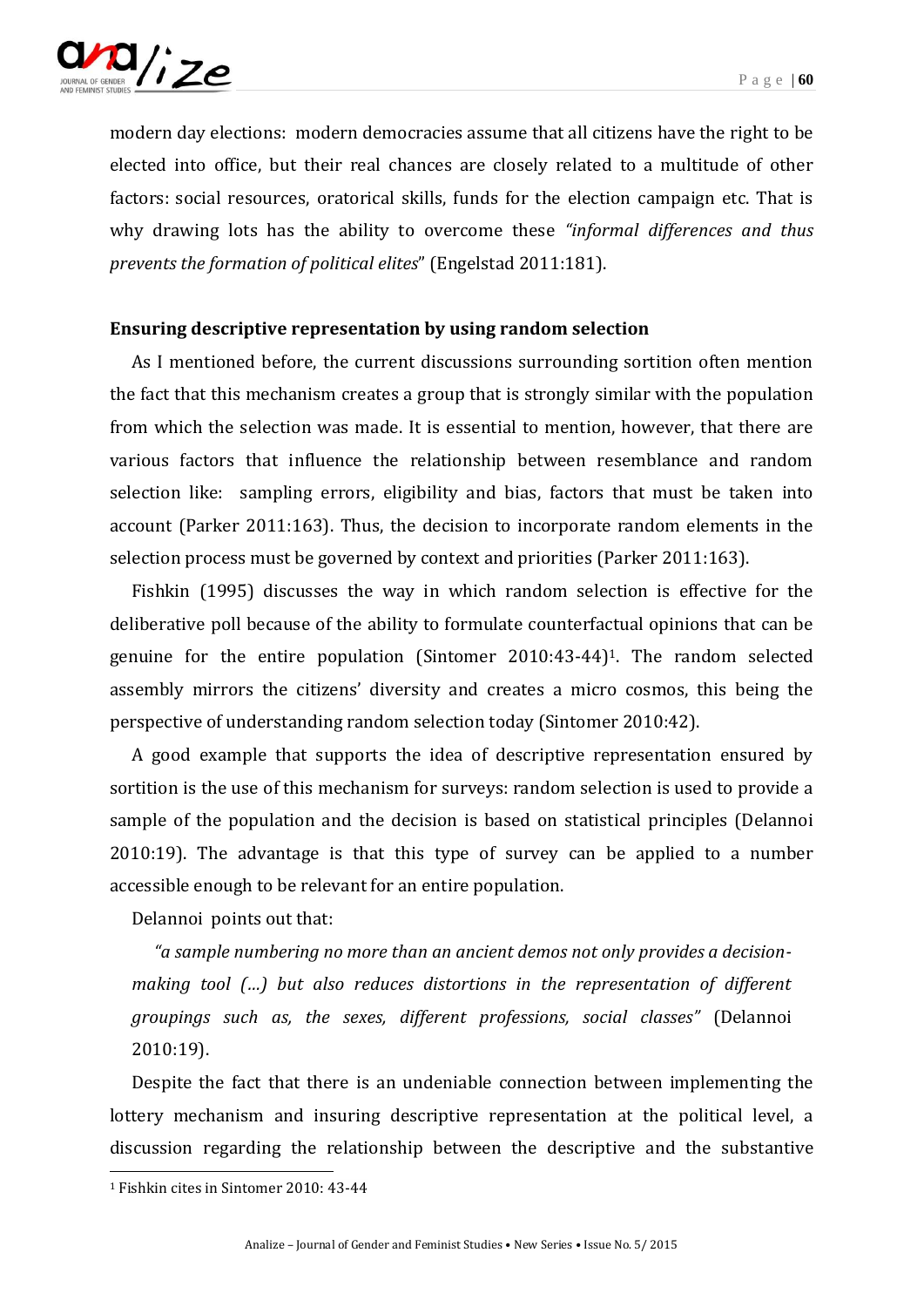

representation of citizens is needed. Political theory revolves around the idea often argued by Pitkin (1967), namely that *"a man can only be held to account for what he has done and not for what he is"* (89), thus there is not a clear connection between descriptive and substantive representation. This is a particular issued that I shall revisit in the second section when I discuss the reluctance of many researchers (Childs 2004, Lovenduski 2005, Reingold 2000, Swers 2002, Beckwith 2007)<sup>1</sup> towards the way Pitkin removes the importance of descriptive representation and their attempts to theorize and study the relationship between descriptive and substantive representation empirically (Celis, Childs 2014:3).

I would like to point out that, in this article, I will not focus on the connection between descriptive and substantive representation, considering<sup>2</sup> that I'm focusing on how the theorists of descriptive political representation of women may join the kleroterians, emphasizing this relationship first and foremost.

#### **The political legitimacy of representation by lot**

In order to analyze the reasons why the voting system has totally eclipsed sortition, we should focus on the reasons for supporting and arguing in favor of the electoral preference, as well as the beliefs and values of those involved. The political culture of that period could guide us towards the underlying facts of this almost unanimous decision in favor of electoral preference. A first principle is closely linked to the legitimate authority that originated in the consent of the citizens. Individuals are coerced only by what they agreed upon beforehand.

The principle that consent is a source of legitimacy of political authority was shared by the natural law theorists<sup>3</sup> (Manin 1997:84). As long as the source of power and foundation of political obligation emerge from the consent of the governed, sortition and elections appear in a new perspective (Manin 1997:85). Random selection seemed to be perceived outside the consent perspective<sup>4</sup> (Manin 1997:85). But we should mention that in his writings Rousseau emphasized that without active involvement of the citizens in the political process and decision, unspoken consent cannot be the only source of

<sup>1</sup> Cited in Gender, Conservatism and Political Representation ed. by K. Celis and S. Childs

<sup>2</sup> This subject has generated a series of talks in the feminist theory field

<sup>3</sup> Grotius, Rousseau, Hobbes, Pufdendorf, Locke

<sup>4</sup> Consent could be found only at the moment when citizens had decided their method of leadership selection, yet the legitimacy of consent would be indirect (Manin 1997: 85)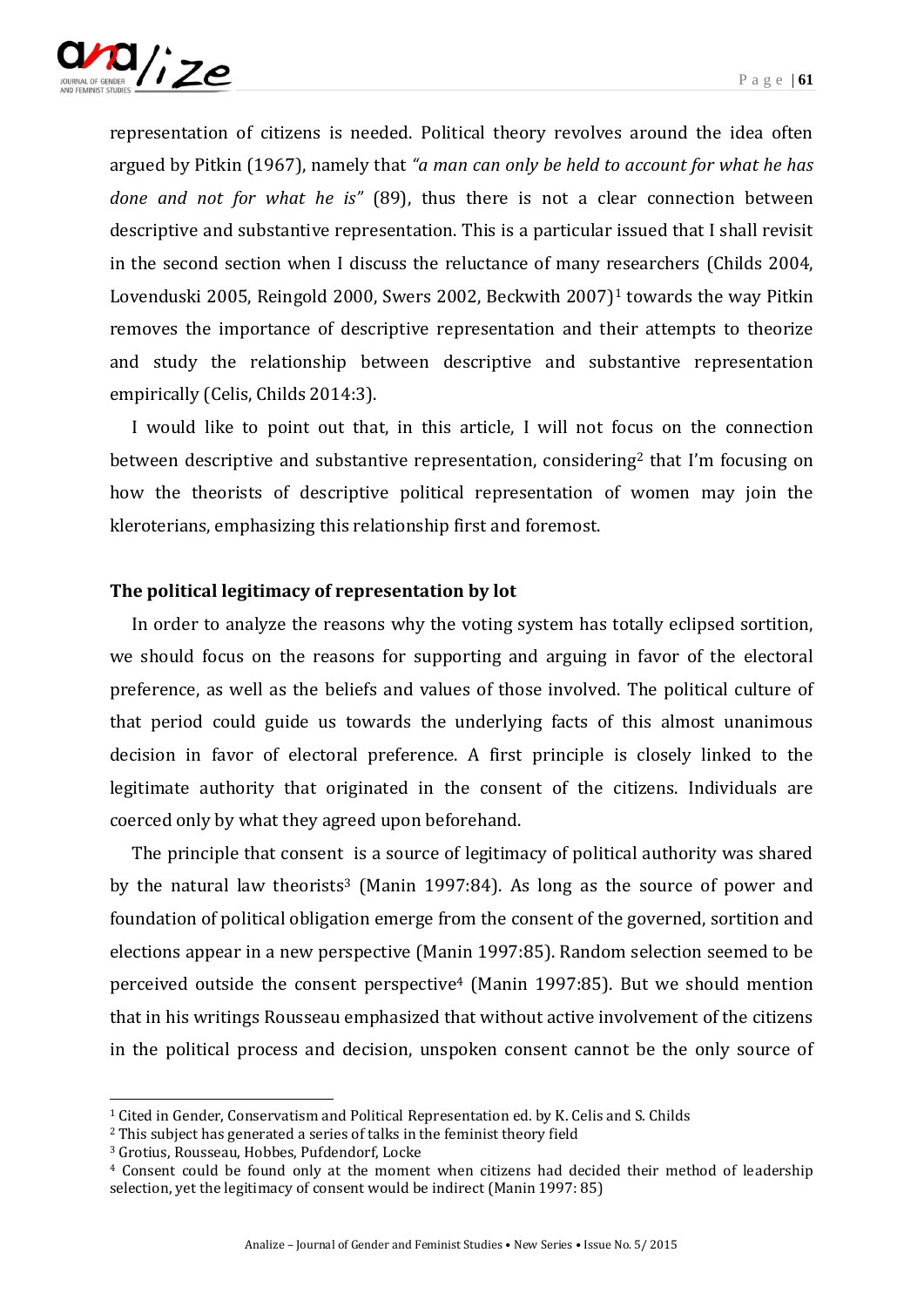

-

legitimacy for political decisions. Thus, legitimacy can be viewed from a different perspective, namely, the fairness of the decision-making process1. Yet, during the period when representation was established, political equality was associated with the equality of citizens in their ability to give consent and not in their arithmetic<sup>2</sup> equality of being elected into office. This is the moment when the notion of citizen changes. Citizens are viewed as the primary source of political legitimacy, and not as an able part of governance (Manin, 1997:85).

Rehfeld (2005) points out that in order for the representatives to be legitimate, they must follow the same goals and interests as the represented (Rehfeld, 2005: 187). But as most kleroterians consider that representative democracy has the great disadvantage of becoming a sort of oligarchy, in which the interests of the representatives are moving away from the represented, the source of this type of legitimacy is eluded (Manin, 1997: 27). Rehfeld (2005) mentions that Manin believes that one of the reasons that random selection was not considered legitimate is that the theory of consent has resulted in the mechanism of election which legitimizes the leaders chose by citizens (2005:131).

At the moment, trying to justify why a random selected group would have legitimacy, the partisans of sortition formulate two types of arguments. Thus, from the papers I had access to, the authors that stood aside in writing about this topic are Sintomer (2010) and Parker (2011), which outlined two ways to challenge and solve this problem: (1) by referencing five types of legitimacy specific to random selection (Sintomer 2010) or (2) through the way assemblies with randomly selected members create a micro cosmos and improves the responsiveness and the resemblance norms (Parker 2011).

Sintomer (2010) points out that both the principle of self -government during Classical Athens, as well as the consent principle specific to representative democracies *"rely strongly on the legitimacy of number, and especially on the majority principle"*  (Sintomer, 2010:47). To argue in favor of certain types of legitimacy specific to randomly selected groups, the author makes a connection with expert groups who have legitimacy that is related to knowledge, their expertise helps them to better deliberate, legitimacy of number becoming non-essential (Sintomer 2010:47).

<sup>1</sup> Rousseau, *Social Contract*, II:4; see also *ibid*. I:3 and Rawls 2007: 231f cited in <http://plato.stanford.edu/entries/legitimacy/>

<sup>&</sup>lt;sup>2</sup> The difference between the arithmetic and geometric equality in the writings of Plato and Aristotel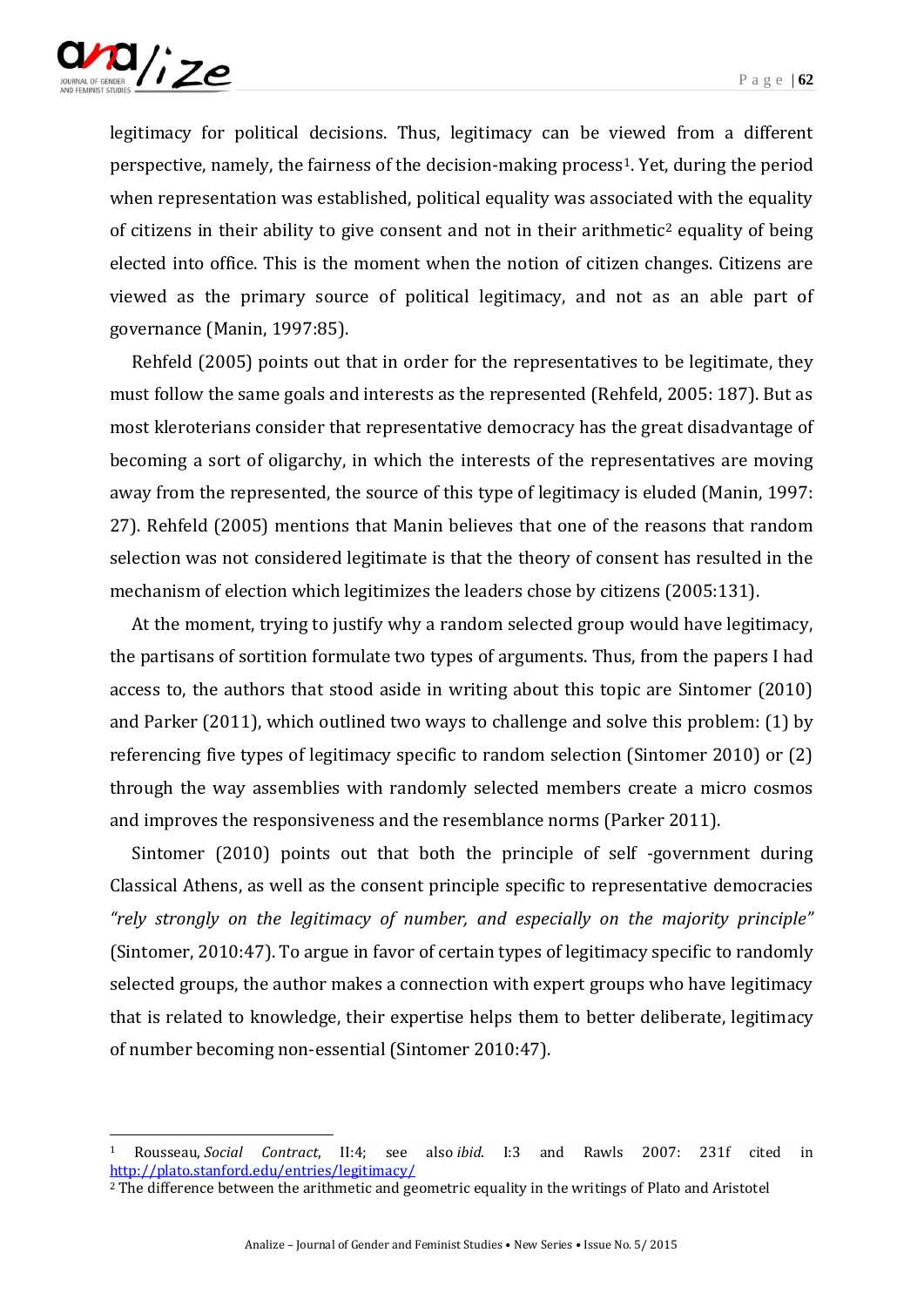

An Assembly comprised by randomly selected citizens has no power of decision because its legitimacy cannot be based neither on the majority, nor on the basis of their knowledge (Sintomer, 2010:47). Sintomer (2010) argues that *"they have their own kind of legitimacy"* and this legitimacy is based on the assumption that the group of experts has a tendency to depart from the common interests of society becoming a class with private interests (2010:48).

As a result, the author argues not in favor of a political assembly comprised of randomly selected citizens, but in favor of devices based on random selection:

(1) *"the contrafactual opinion tends to be more reasonable than the wider public debate"* (Sintomer 2010:48)*;* (2) "*good deliberation needs to include various points of view, so that the range of arguments can be enlarged, and the reasons better balanced"* (Sintomer 2010:48)*; (3) participatory devices are instruments that promote better communication between the political class and the citizenry"* (Sintomer 2010:48)*; (4) since the best democratic system is real self-government; and because self-government is impossible…the second best solution is actually to let the counterfactual citizenry selected by lot decide"* (Sintomer 2010:49) *and (5)* the impartiality of a participatory device selected by lot (Sintomer 2010:49).

Answering to "what are the mechanisms by which the <<random>> contributes to legitimize representation?" Parker (2011:163) argues that a legitimate representation will be ensured through a unique bonding of the current system with the system of sortition (2011:160). His analysis is based on two types of democratic representation norms: "resemblance" and "responsiveness" (Parker 2011:156), while considering how randomness contributes for each one in particular. The responsiveness of representatives is crucial for the legitimacy of democratic representation, and presently it is not clear whether elections have this kind of effect<sup>1</sup> (Parker 2011: 176). In his analysis, Parker (2011) doesn't try to counter the political legitimacy brought by representative democracy, but clearly states his intention to avoid re-theorizing the concept of legitimacy (161), his process being closely related to the way randomness contributes differently to the two democratic norms: *"resemblance"* and *"responsiveness"*  (Parker, 2011:162). While explaining how resemblance norms help to better legitimize representation, the author brings forth two new concepts: trust and capacity (167) Parker (2011) talks about trust that emanates from the resemblance between

<sup>1</sup> Ferejohn and Rosenbluth 2009, 273 in Parker 2011: 176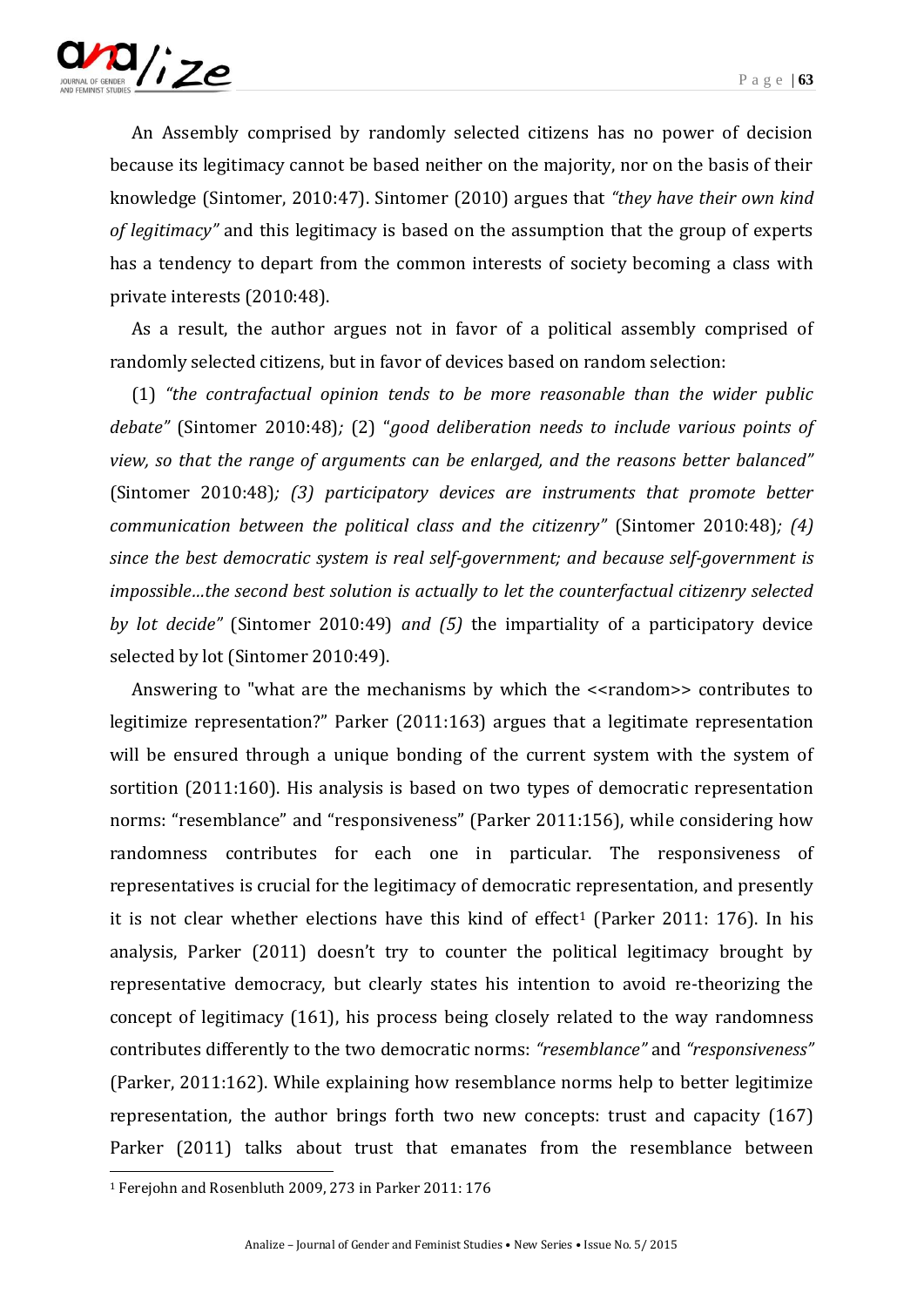

representatives and the represented, using a theoretical basis often used in articles which center on the relationship between descriptive and substantive representation. The author emphasis that the random mechanism can ensure a greater resemblance compared to other selection methods, which creates a strong diversity within the selected group (Parker 2011:171). His main argument is although no individual can hold exactly the same combination of characteristics as any other individual. But collectively, and on average, a randomly selected group will come closer to approximating the objectives held across the source pool than can a group chosen by any other method" (Parker, 2011:172).

Another argument in favor of the idea that citizens would have greater trust in a political assembly that respects the resemblance norm and is selected by draw is closely related to the fact that those selected do not stay in office for very long<sup>1</sup>, returning to simple citizens in a short time (Parker 2011:173). Without the opportunity to take part in another selection, the citizen will not be motivated to maximize his chances of being reelected<sup>2</sup> (Parker, 2011:174).

Regarding the responsiveness norm, Parker (2011) starts with the observations made by Forejohn and Rosenbluth  $(2009:273)^3$  according to whom the elective mechanism is not as effective in establishing a relationship between citizens and representatives (Parker, 2011:176). Thus, Parker's argument states that in a society in which the random system is adopted, the citizens will be more involved in the political process as they themselves have a chance of being elected. However, this type of reasoning is related to the concept of "accountability" which is often ensured by selecting regular citizens in political assemblies such as juries, electoral committees etc. (Parker 2011:184). Sintomer (2010) believes that randomly selected assemblies cannot have a valid point of view in political issues that affect all citizens (2010:50). The counterfactual opinion may vary so as a result, Sintomer proposes two alternatives: (1) these randomly selected groups can deliberate and propose solutions, yet the decision should be made by representatives (Sintomer 2010:50) or (2) resorting to counterfactual deliberation as well as participative mechanisms (Sintomer 2010:50). A good example is the case of British Columbia, where the solutions resulted from

1

<sup>1</sup> Over time, the random selection principle was coupled with a rotation mechanism in order to prevent citizens from staying too long in office

<sup>2</sup> Mayhew 1974 cited in Parker 2011:174

<sup>3</sup> Cited in Parker 2011:176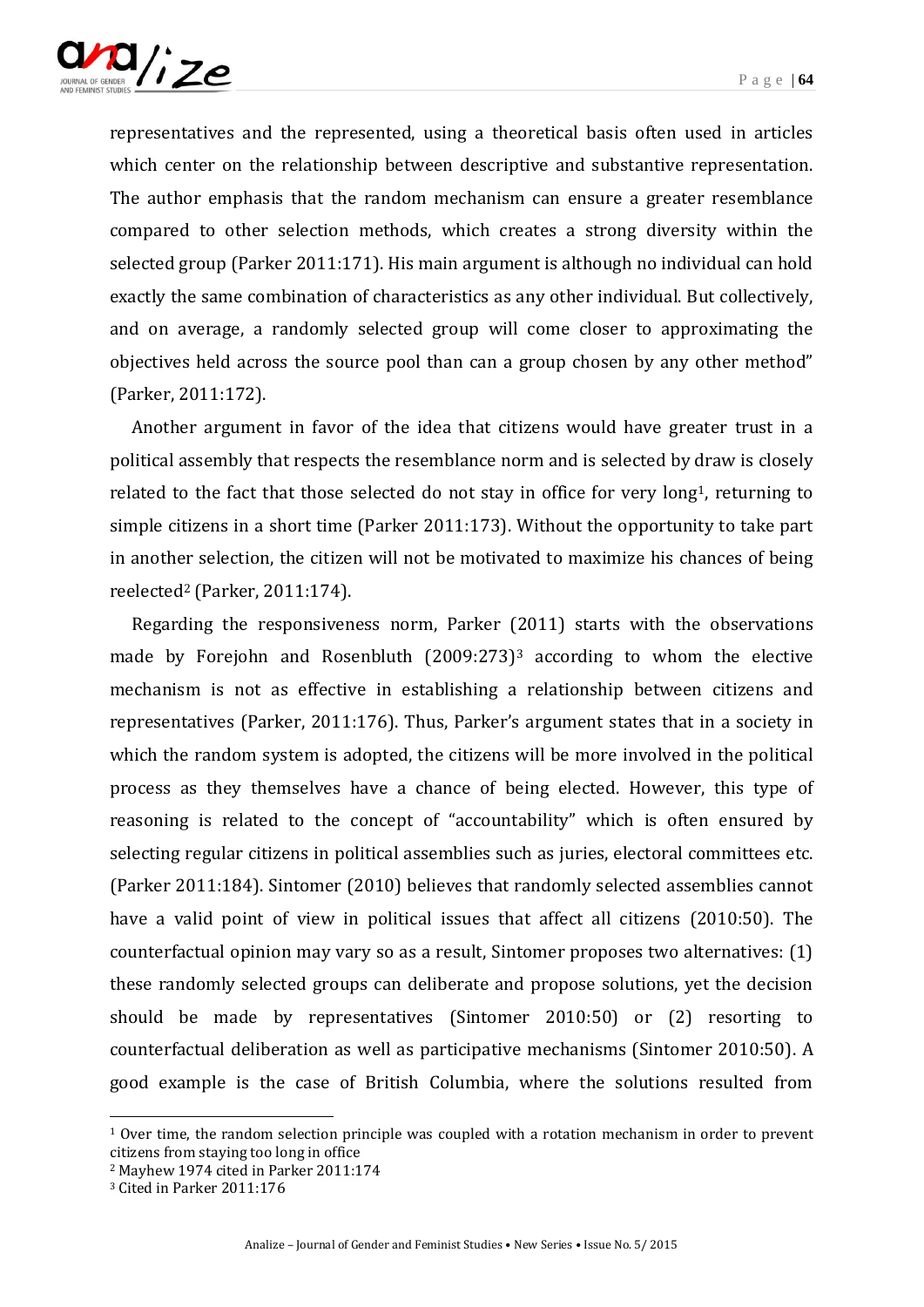

deliberation were subjected to a referendum (Sintomer 2010:50). As far as adopting the random mechanism by constitutional means, the decision should be subject of a referendum, thus, we may consider that the initial decision of integrating randomness in the selection process explicitly constitutes a means of approval in the same sense that the decision of electing leaders through vote was made (Goodwin 1992, 36, 38; Zakaras 2010, 464)1.

#### **Second section – Descriptive representation and gender quotas**

Throughout the first section of this paper I tried to present the mechanism of selection by lot in order to highlight its political potential. Besides the fact that this selection process has the great advantage of successfully circumventing the corruption tendencies of politics (Sintomer 2010:44), it also possess the key to fighting against women discrimination<sup>2</sup>, especially against obstacles that women encounter in the political participation. It's agreed that despite the struggle for gender equality, there is still a considerable gap between the access of men and women into office. Although women constitute approximately half of the human population, only two countries have a rate of over 50% parliamentary seats occupied by women (Rwanda and Andorra)<sup>3</sup> the overall average being 19.3% (Lawless and Fox 2012:2); this situation raises a number of issues related to the fair representation of women's issues and concerns. In this section I will discuss the idea of representation, particularly the descriptive representations and the debate about its connection with the substantive representation of women. Furthermore, I will address the issue regarding gender quotas and their implication.

Although it is a strongly debated subject in the feminist political theory field<sup>4</sup>, for the main argument of a paper discussing the relationship between the descriptive and substantive representation it is marginal. In my opinion, this being a first attempt to correlate the random mechanism with feminist theory, a first step would be to show that the random selection can be useful for the descriptive representation of women.<sup>5</sup> In my view, some of the criticisms regarding the idea that women's presence at the political level can also lead to a better representation of their interests could be eliminated by

 $\overline{a}$ 

<sup>1</sup> Cited in Parker 2011:179

<sup>2</sup> I will not be referencing the cultural discrimination of women, but the procedural obstacles women face in the process of election

<sup>3</sup> <http://www.ipu.org/wmn-e/classif.htm> accessed 10. 01. 2014

<sup>4</sup> See Pitkin, Childs, etc

<sup>5</sup> Many thanks to Oana Băluță who helped me bring better coherence to the main argument.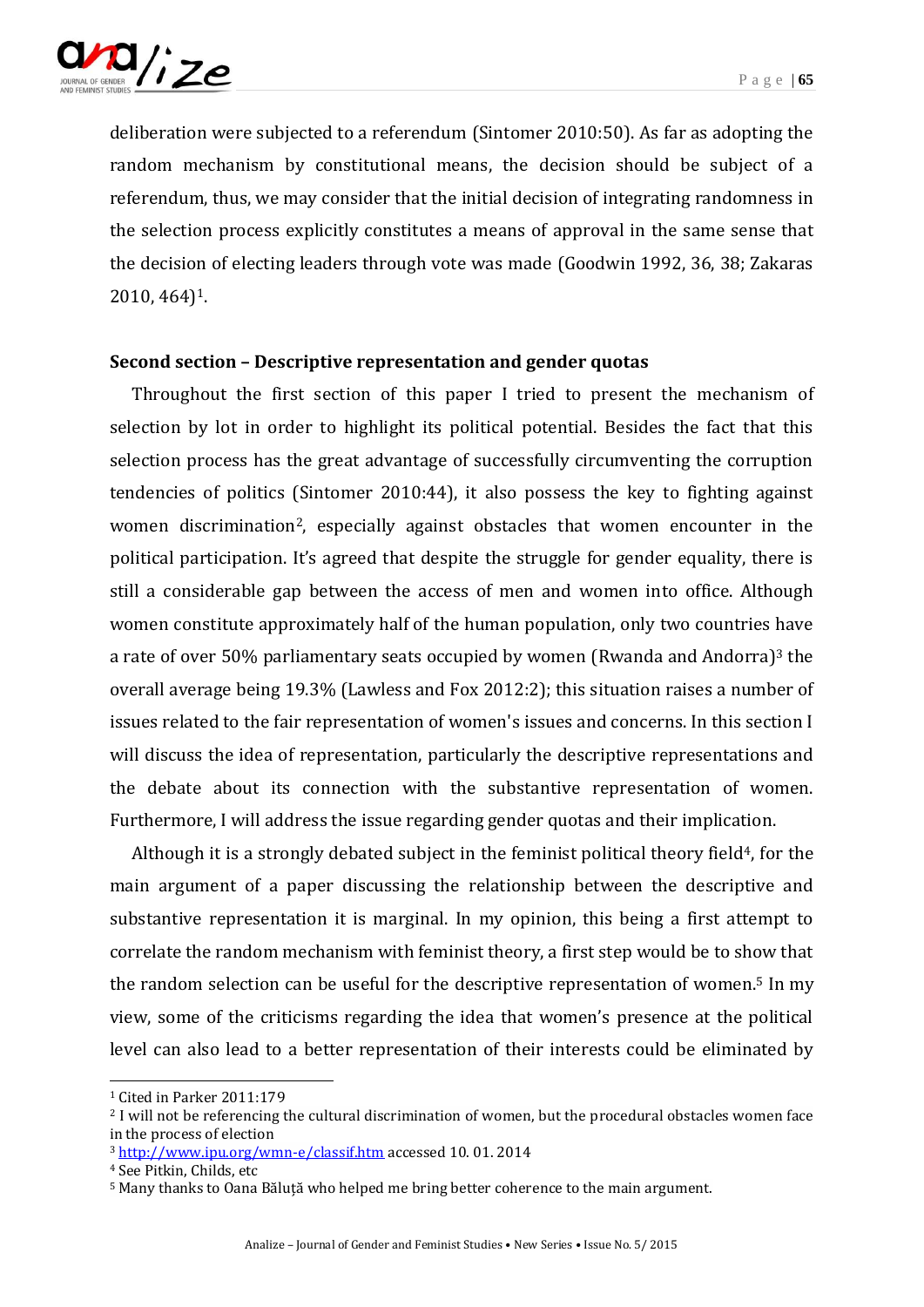

-

changing the selection mechanism, namely transitioning from an elective system to a random system.

For example, statements like *"associating the characteristics of individuals with the way they act may be evidence of essentialism"* (Pitkin apud Parker 2011:170) can no longer be argued. The idea I want to emphasize is that in an electoral system the theorizing of political representation of women was in close correlation with theorizing women's interests (in order to support the necessity of the presence of women at the political level, the existence of a specific group interest was mentioned) (Băluță 2008: 18). Furthermore, the debates linked to the introduction of gender quotas "are based on a notion of representation organized around group interest" (Diaz 2005:19). However, in the case of a randomly selected assembly, the descriptive feature is provided by the process itself and further explanations linked to the necessity of a quota of 50% women members become obsolete: the main goal is to achieve a micro cosmos that will ensure a more accurate representation of all the citizens characteristics'. In other words, as long as no group will be under - represented, there is no need for any justification to support the implementation of affirmative action.

In her oft-cited work "The Concept of Representation", Pitkin (1967) distinguishes four types of representation: *formalistic representation* (regarding the institutional arrangements that precede and initiate representation) (1967:97), *descriptive representation<sup>1</sup>* (the extent to which representatives are similar to those who elected them, *"look like the public")*, *substantive representation* ("acting in the interests of the represented in a manner responsive to them") (1967:209) and *symbolic representation.*

Assuming that democracy implies an appropriate pursuance of the needs and concerns of the citizens I will try to observe to what extent an increased descriptive representation leads to a better representation of their needs and concerns. In doing so, it is necessary to keep in mind the concept of *"political efficacy"* which has a dual perspective: *"internal efficacy"* (referring to the individual's competence to understand and efficiently participate into the political process) and *"external efficacy"* (referring to a belief that government and institutions are responsive to the needs of citizens) (Niemi, Craig and Mattei 1991:1407 – 1408).

 $1$  Legislators should represent a miniature portrait of the population  $-$  they should think, feel and act in consequence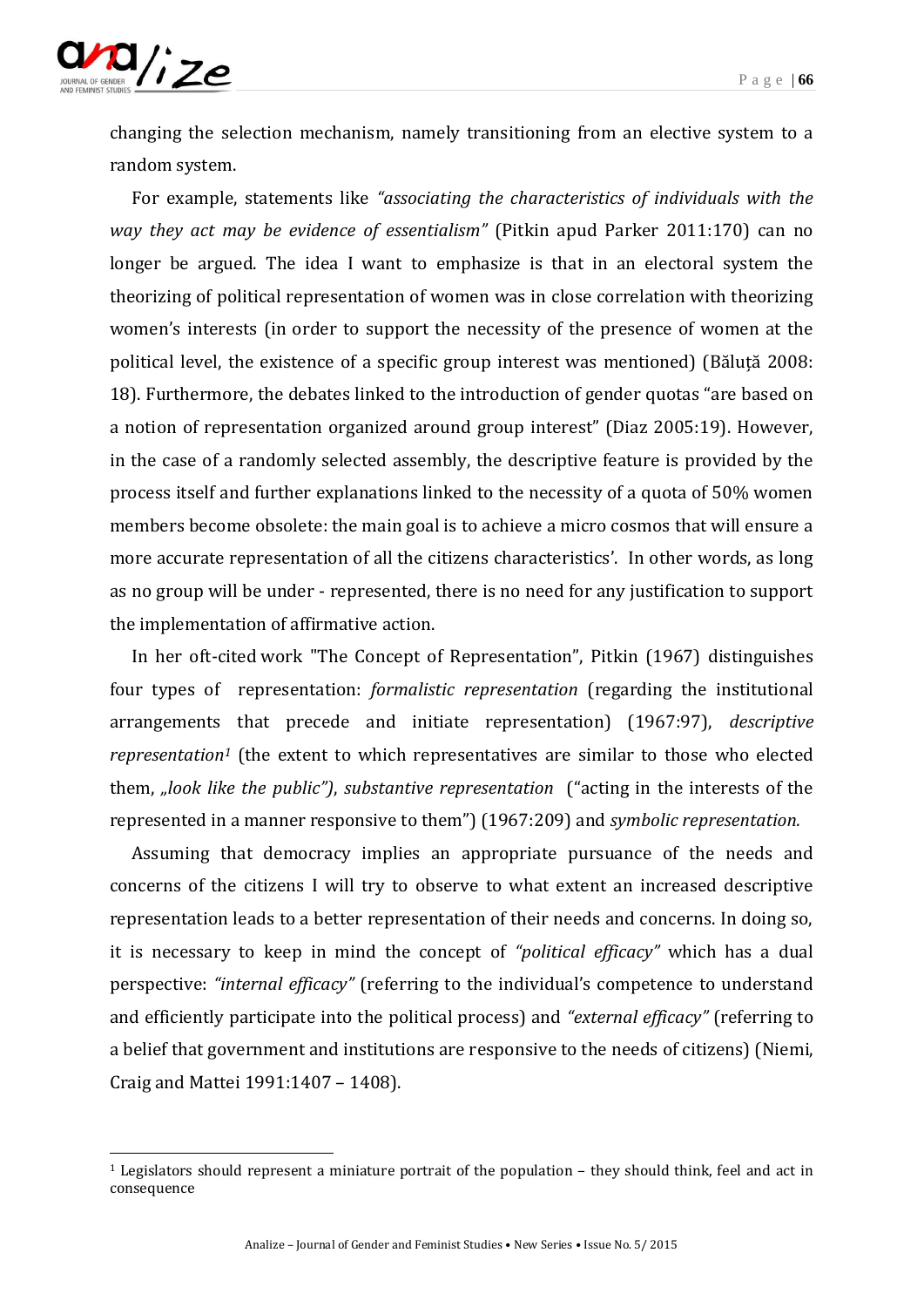

[In](http://hallo.ro/search.do?l=ro&d=en&query=in) [conjunction](http://hallo.ro/search.do?l=ro&d=en&query=conjunction) [with](http://hallo.ro/search.do?l=ro&d=en&query=with) the *"external efficacy"*, a first advantage of descriptive representation is related to the growth of a positive consideration towards the political system - following a number of surveys, Fowler, Merolla and Sellers (2012:25) argued that there is an undeniable relationship between descriptive representation and the behavior among citizens<sup>1</sup>: citizens become more engaged into the political process, they have a greater commitment towards their own representatives and they believe more strongly that their representatives try to pursue their interests. At the same time, the researchers observed an increase in the level of political knowledge which is an extremely important aspect for any state that considers itself democratic (Fowler, Merolla and Sellers 2012:4).

In order to observe the extent to which there is a connection between descriptive and substantive representation, Kernell (2012) focuses on specific women's issues. As a result of a survey of the Comparative Study of Electoral Systems (CSES), the author revealed that *"female policymakers hold positions that are more in line with those of voters"* (Kernell 2012:18) in a far greater extent than their male colleagues and more importantly, descriptive representation does not stagnate at proposing ideas but has real effects which can be seen in the political outcomes (Kernel 2012:10-15). Among female – citizens, a behavioural change is noticed: they become more willing to participate in political debates because they are in a position to identify with their representatives and they have a much more positive opinion of democracy (Kernell 2012:2).

Even though there is no certain guarantee that a descriptive representation clearly results in an increase of the substantive representation, there is sufficient evidence to believe that it is improving it (Kernell 2012:2). First, several current empirical research papers (Hien 2014, Curtin 2014, Guerrina 2014, Campbell and Childs 2014 etc.)<sup>2</sup> showed that women politicians are paying more attention to the public policies directly affecting women. Secondly, by means of using their own experience, women are able to address the process of creating public policy in an innovative way.

Anne Phillips (1995)<sup>3</sup> discussed four different types of arguments supporting the necessity of descriptive representation (what Phillip calls the politics of presence): *(1)* 

<sup>&</sup>lt;sup>1</sup> This refers rather to ethnic and rasial minorities (afro-americans etc.)

<sup>2</sup> In Gender, Conservatism and Political Representation ed. K.Celis and S. Childs

<sup>3</sup> In Dahlerup 2002:4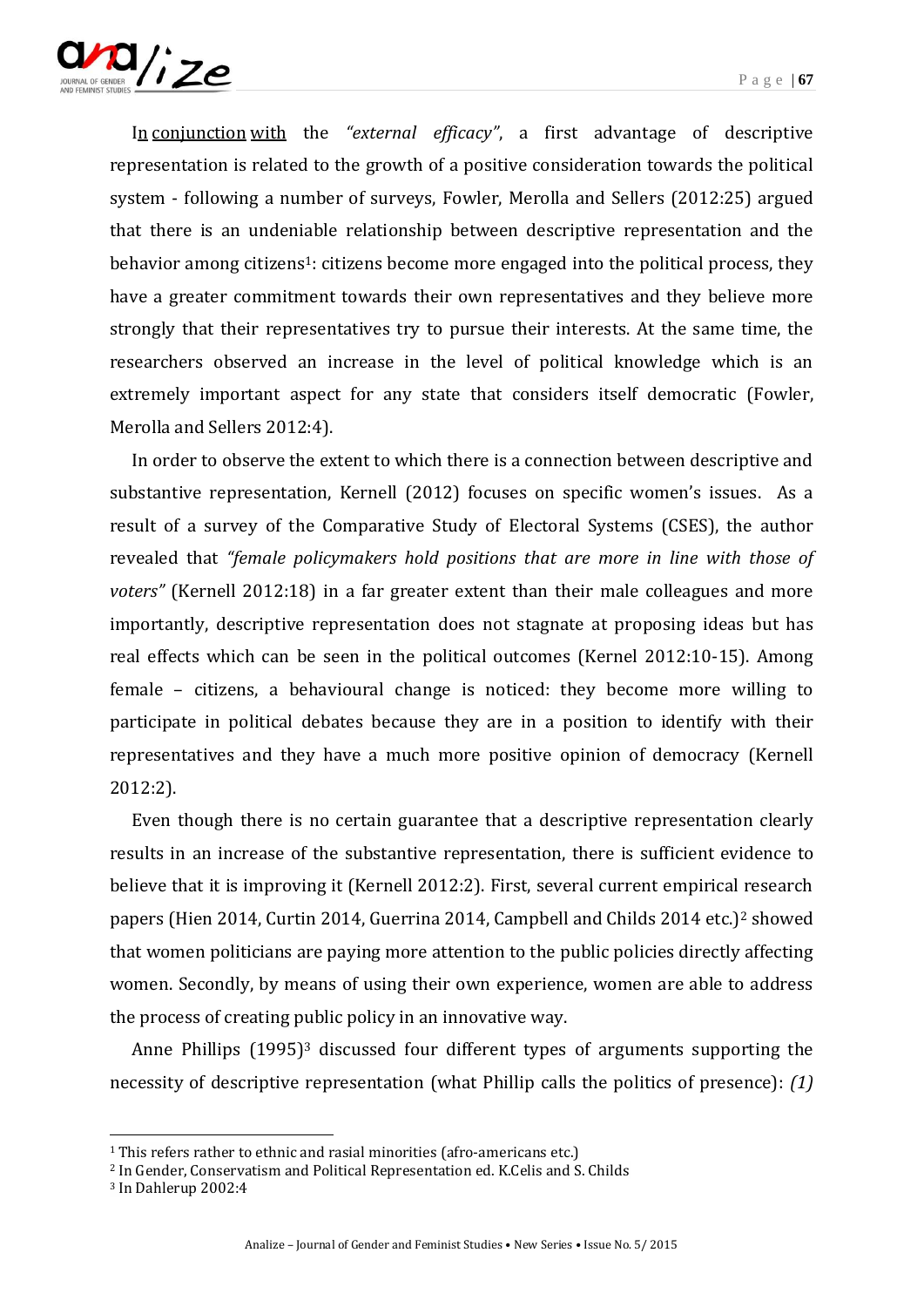

*the first argument* regards "the role model argument" and claims that members of an historically disadvantaged group change their perspective when noticing that individuals like them have reached position of power; the existence of women in positions of power leads to an increase in self-esteem of other women. *(2) The second argument* (the justice argument) is built rather from an affirmative action perspective: Phillips (1995) explains that descriptive representation is necessary to compensate for past injustices. *(3) The third argument* is related to the substantive representation of disadvantaged groups ("overlooked interests") and the *(4)fourth argument* ("revitalized democracy") raises the question of the legitimacy of democratic institutions, legitimacy that is questionable when a number of citizens do not actively participate into the political process (Dahlerup 2002:4). Yet, her theory is not based solely on these four arguments and in debates regarding political parity, Phillips (2008) introduces the argument of political interests of women, while accepting the idea that inside a group of women there are differences (Băluță 2013:47).

As a conclusion, the descriptive representation theory is a means to increased: (a) responsiveness, (b) political efficacy, (c) assessment of representatives (citizens are becoming more interested in the political activity of representatives and they are more active at the political level and (d) positive effects on how citizens evaluate government institutions.

In the first part of the second section I tried to summarize the arguments in favor of descriptive representations. Although in theory this kind of representation appears closer to democratic principles, in reality there are a number of factors that can easily lead to the stagnation of increasing descriptive representation such as electoral rules, parties not actively recruiting women etc. But this reality contradicts the majority of studies indicating quite eloquently that women who find their way to run for various political positions can be just as capable as their male counter-candidates, there are no noticeable differences into terms of fundraising power, total number of votes or electoral success (Dolan 2006:3, Lawless and Fox 2012:2). Regarding the low representation of women in political institutions, Lawless and Fox (2012) discuss about the psychological implications namely, the motivations for women in not participating in the elections and their political ambitions. The authors points out that there is a considerable difference between the political ambition of women and men (men had the time to perpetuate it over time). These differences are supported by the application of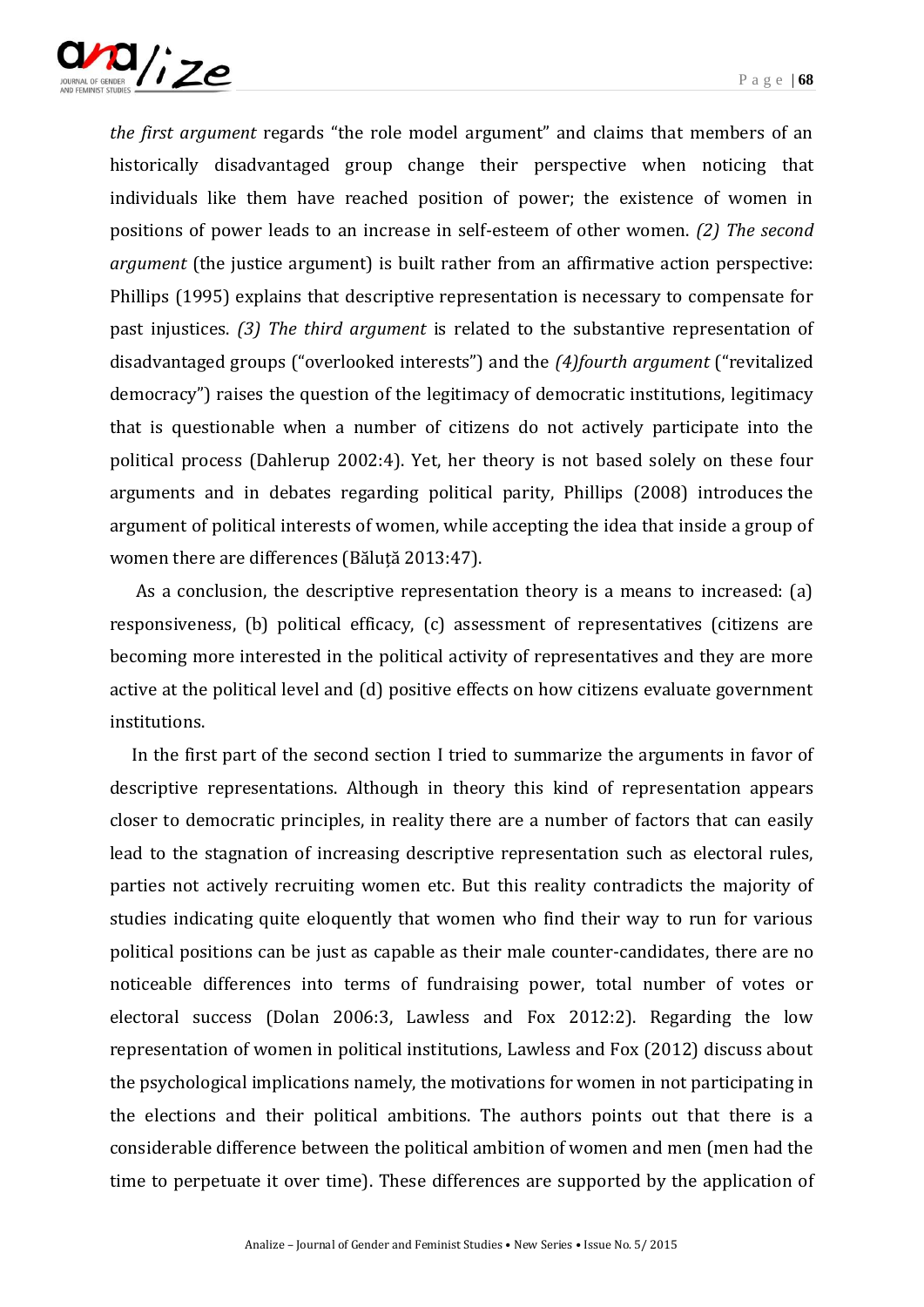

1,925 men and  $1,843$  women  $4,000$  surveys<sup>1</sup> to a sample of potential candidates (Lawless and Fox 2012:3).

Following the application of the surveys<sup>2</sup>, *seven factors* are identified that seem to have contributed to the difference between women's and men's perception on the possibility of occupying a political positions: (1) women tend to perceive the electoral environment as more competitive for them and biased towards the male candidates; (Lawless and Fox, 2012:7) (2) examples of women candidates like Hillary Clinton, Sarah Palin etc. emphasized the perceived gender bias into the electoral space (Lawless and Fox, 2012:7-8), (3) women consider themselves to be less qualified to occupy political positions than men (Lawless and Fox, 2012:9), (4) are less competitive and are against carrying the risk (Lawless and Fox, 2012:10), (5)*"women react more negatively than men to many aspects of modern campaigns"* (Lawless and Fox, 2012:11), (6) *"women are less likely than men to receive the suggestion to run for office – from anyone"* (Lawless and Fox 2012:11-13) and (7) they remain the only ones responsible for the burden of housework (Lawless and Fox 2012:13-15).

Other factors that hinder women's participation in the political sphere are highlighted by Shvedova (1997) who identifies and analyzes the types of obstacles that arise in three areas: *political obstacles* (masculine model of politics, lack of party support, cooperation with Women's Organizations, education and training, electoral systems), *Socio – Economic Obstacles* ( the feminization of poverty and unemployment, the dual burden) and *Ideological and Psychological Hindrances* (traditional roles, lack of confidence, the perception of politics as 'dirty', the role of mass media) (Shvedova 1997:19-40).

In order to remove some of these factors and to minimize the gap between women and men candidates, the recruitment problem needs to be addressed. The recruitment problem brings to the forefront the idea of implementing gender quotas. Despite the fact that introducing gender quotas was a much disputed topic, many countries have resorted to this mechanism (Argentina, France, South Africa, Sweden, Uganda etc.). But the decision to require a minimum of 30% of each gender on the electoral lists *(candidate quotas)* does not automatically mean that women will occupy 30% of seats (Dahlerup 2002:6). Before a detailed analysis of this system, we need to categorize the gender quotas. We can distinguish three forms in which the gender quotas may appear

<sup>1</sup> Gender Gap in Political Ambition

<sup>2</sup> Gender Gap in Political Ambition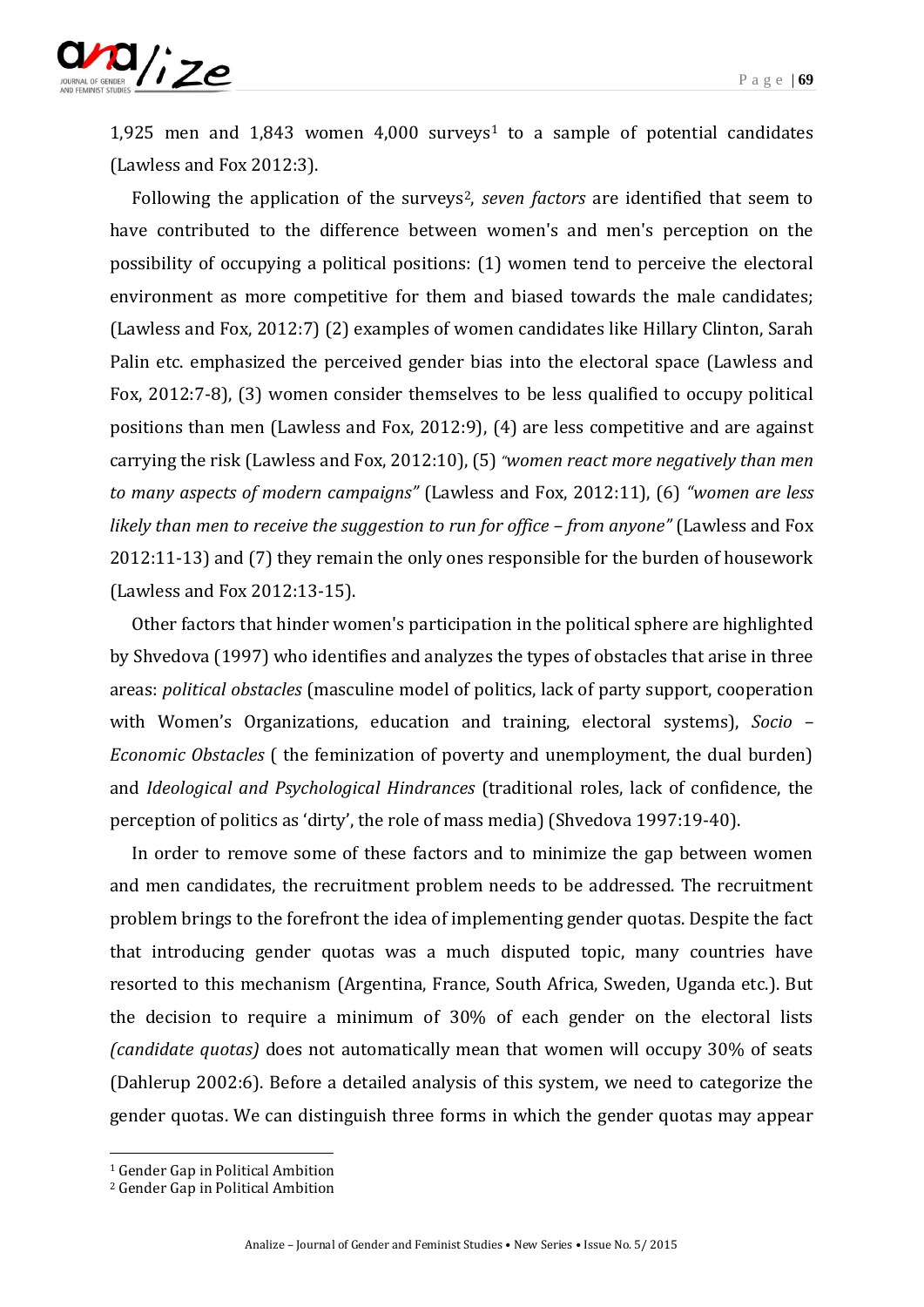

at the political level: *voluntary party quotas* (voluntary measures adopted by political parties to increase the number of women candidates, parties commit themselves that they will nominate a certain percentage of women on election lists), *candidate quotas*  (all parties are required to nominate a minimum percentage of candidate) and *reserved seats* (a number of seats only for women). Out of the states that currently impose gender quotas, 61% have voluntary party quotas, 38% have legislated candidate quotas and 20% have reserved seats (Pande and Ford 2011:8).

The general argument of those supporting the introduction of quotas is a consequentialist one: their aim is to increase women's descriptive representation, this leads to an improved representation of women's interests and a reduction of gender discrimination in the long term (Franceschet and Piscopo 2008:394). Although we start from the assumption that there is a link between descriptive and substantive representation, the achievement of descriptive representation through gender quotas can have a number of implications that reflect on the substantive representation (Franceschet and Piscopo 2008:393). To see the effects related to substantive representation we can utilize two new concepts proposed by Franceschet and Piscopo (2008) in their research about the Argentine Congress: substantive representation as an outcome: "outcome-oriented" (where female legislators succeed in passing women's rights laws) and substantive representation as a process:" process oriented" (where women change the legislative agenda) (Franceschet and Piscopo 2008:397).

The main problem appears when gender quotas for women generate mandates in order to represent their rights and interests while at the same time reviving several negative stereotypes about women's capacity as politicians. Being elected under a quota system has perpetuated the idea that women are less independent and several stereotypes appear among their male colleagues (Franceschet and Piscop 2008:401- 402). Franceschet and Piscopo (2008) analyse the effect of introducing gender quotas bringing into attention the fact that women that end up in political positions due to gender quotas are subject to certain varieties of negative "labels" (Franceschet, Priscopo 2008:418). At the same time, the authors emphasize another important aspect: party leaders meet quota requirements by nominating women to whom they are related to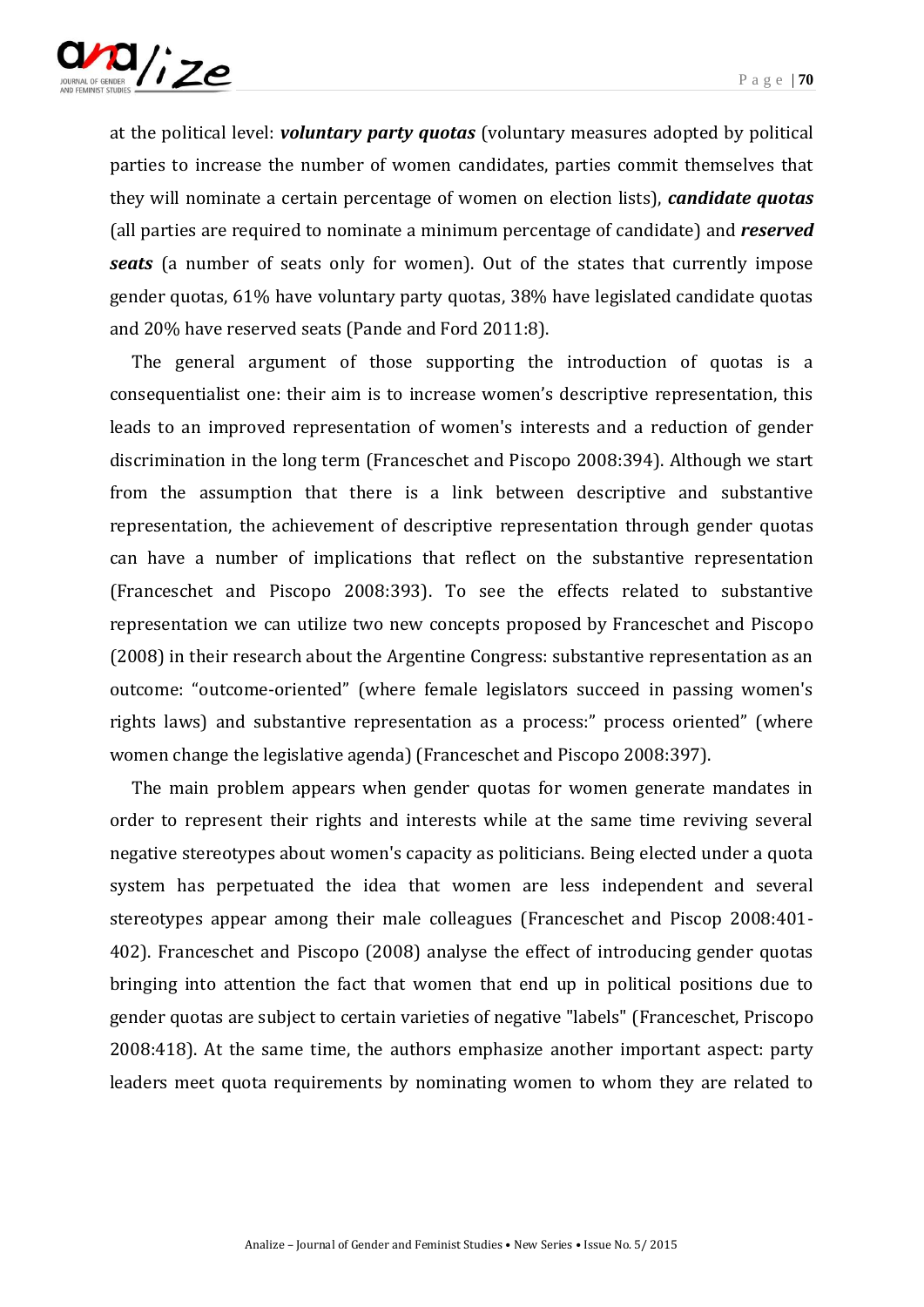

(wives for example)<sup>1</sup>, the purpose being to further control the political process (Franceschet, Priscopo 2008: 418).

Unfortunately, the quota mechanism can be easily manipulated so as to inhibit the growth of descriptive representation at the political level. The case of Spain is highly relevant in this regard. Despite the fact that in 2007 a proportional representation system was adopted, requiring a minimum of 40% for both sexes on candidate lists, women filled an average of 33% of the seats in parliament. This was caused by the fact that parties placed female candidates in less favorable positions and districts (Pande and Ford 2007:14).

Another issue is raised by the fact that women have multiple identities; not only do they have gender but also ethnicity, class, sexual orientation. We cannot debate on terms of universal issues of women without being accused of essentialism (Celis si Childs 2014:4). Although the gender quota mechanism is implemented in the spirit of equality, not all women will have real access to office, the women who do will be those proposed by party leaders in order to be manipulated or would be part of the elite.

The proposal of introducing gender quotas can be argued from an affirmative action perspective, under this temporary mechanism, equal opportunities of achieving political positions are ensured. From this perspective, it appears that women are part of a disadvantaged group. The justification for affirmative action is based on the assumption that members of a group were discriminated against in the past (Miroiu 2009:202-204). For its implementation it is essential to establish: the method of discrimination (Miroiu 2009:202). (in this case, just a restricted suffrage to men, the prohibition of women to hold political offices) and to identify the group - highlighting the specific features (Miroiu 2009:202). Establishing the second point may raise a number of issues: is it sufficient to regard only the gender component? As I previously mentioned, identity is formed using several factors, regardless of the biological sex, social classes, ethnicity etc. must be taken into account.

# **Third Section – The mechanism of selection by lot: an alternative to remove the negative effects of gender quotas**

In the first two sections I discussed the implications of the random mechanism at the political level and the importance of the descriptive representation in terms of pursuing

<sup>1</sup> Argentina case study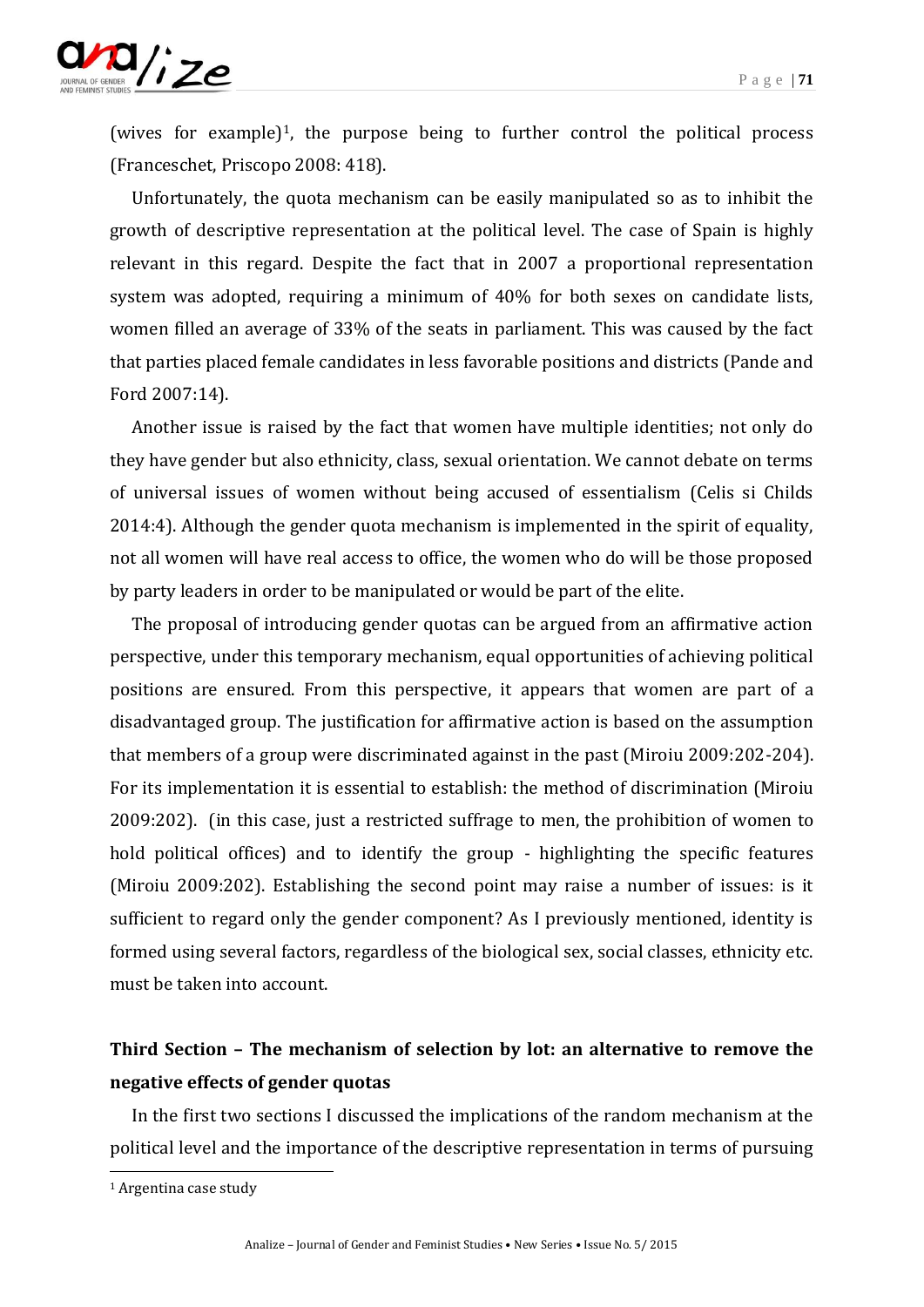

-

the interests of women in the public sphere. Considering that this work constitutes an attempt to find a link between the feminist perspective and sortition, I chose to highlight the less positive effects of the introduction of gender quotas in order to argue that these obstacles can be removed by using the random process.

Thus, I formulated my thesis based on the idea that the political environment is rather corrupt and the citizen's real access to political office is difficult to achieve. But if this reality is reflected among men who do not belong to interests groups, the same reality is far more overwhelming for women which in such conditions have minimum opportunities to transcend into the political sphere.

 The great advantage of political sortition is that it has the undeniable capacity of creating an assembly in which the descriptive representation is very close to an idealtype, therefore creating a micro-cosmos in which all the significant features of a citizen's identity can be found (sex, age, social class, ethnicity) (Sintomer 2010:42). Although imposing gender quotas represents a beneficial change I consider that it is not a sufficiently satisfying solution. In "Critical mass theory" it is argued that a percentage of  $30\%$  within parliament is sufficient to enact a series of changes<sup>1</sup> (Franceschet and Piscopo 2008: 398). We must keep in mind that women currently represent more than half of the global population and resorting to such a low limit represents, nevertheless, a compromise. And this compromise has repercussions in several respects: firstly, a number so low can be more easily manipulated by man – politicians; as I mentioned previously, party leaders tend to nominate women who they can influence into the political process (Franceschet and Priscopo 2008). Secondly, gender quotas determine a discrimination within an already disadvantaged group (the targeting of the elites). The higher the number of representatives, the closest to reality the descriptive representation will be, comprised of women form all classes, not just the elite.

On the other hand, the introduction of gender quotas (candidate quotas) becomes useless in a political environment where electoral rules can easily impede their *de facto* access in office (Dahlerup 2002:6). In this particular respect, a random selection mechanism has obvious merits.

Another important aspect is linked to the psychological level, more specifically to women's aversion to compete that can limit their access towards an electoral

<sup>1</sup> A theory much debated - Sarah Childs and Mona Lena Krook, 'Should Feminists Give Up on Critical Mass? A Contingent Yes', Politics & Gender, 2: 4 (2006), pp. 522–30.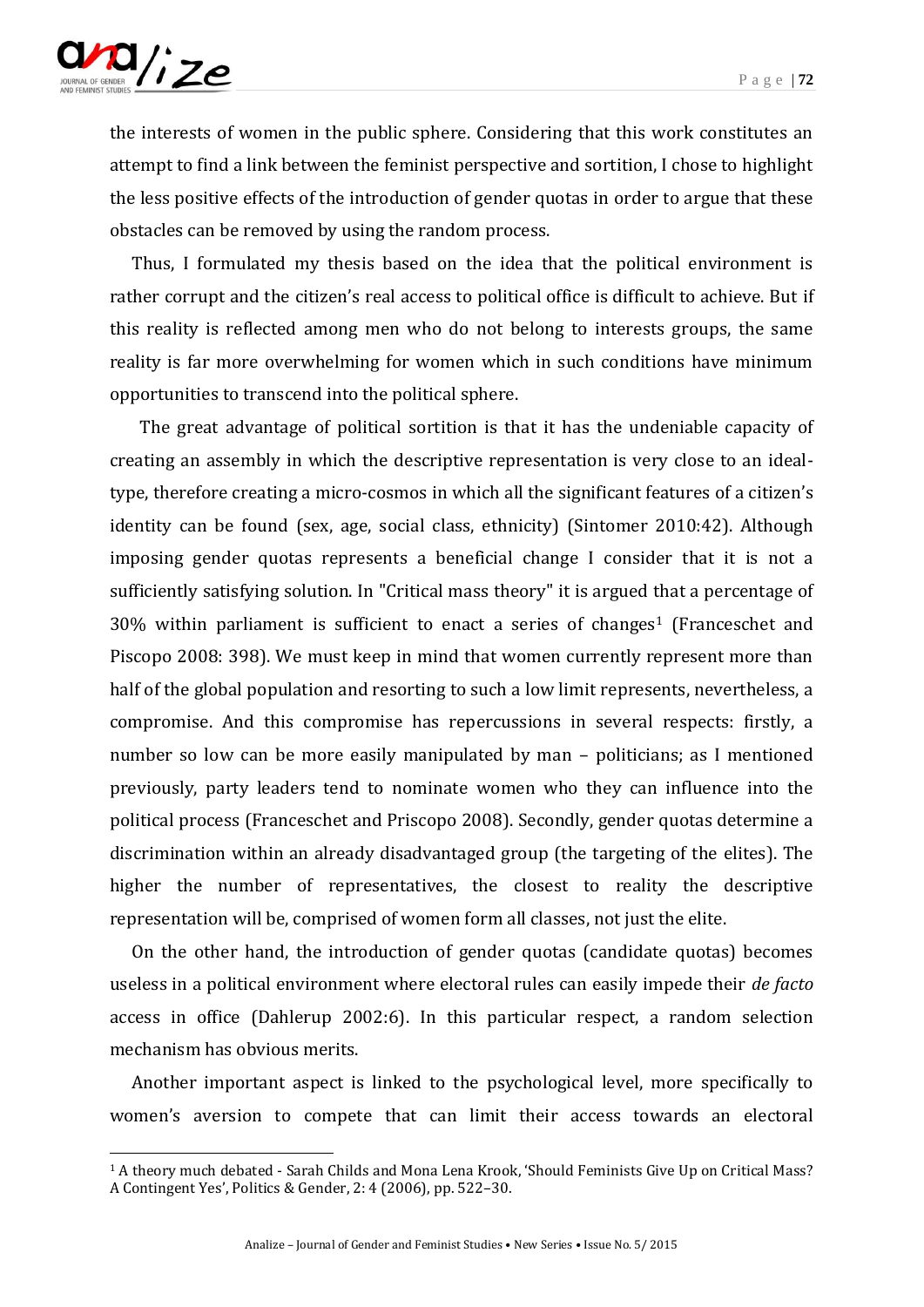

competition (Lawless and Fox, 2012). Selection by lot is able to remove these negative psychological effects: citizens will participate in the "lottery" without the fear of a biased environment. Even if they lose, it does not denote that they are weaker than other participants. The laboratory studies revealed that this perpetual aversion of losing against men, makes women less successful in a direct electoral competition (Pande and Ford 2011:7).

## **The Blind Break<sup>1</sup> and the sanitizing effect<sup>2</sup> (purification of misogyny)**

In order to assess the extent to which the mechanism of selection by lot might be beneficial to circumvent any obstacle for women to reach leadership positions I will consider the three moments of the process distinguished by Kornhauser and Sager (2011):

**The invocation moment.** Decisions before the sortition involve clarification of certain aspects: pool size, who is eligible to take part in the selection (stratification criteria) and the decisions related to the result. The invocation moment can be one of the most important moments in forming a descriptive representation closer to reality. Thus, when the group size is determined, several proportionality criteria related to gender, age etc. are added. Yet the greatest advantage compared to gender quotas is that this mechanism does not solely regard the elite group of women, neither can it be maneuvered so that political positions are taken by easily manipulated women. According to the fairness argument, the random selection is desirable when there is no "bad reason" involved (Stone 2011:36-37). The first step is actually the more relevant because once the list is done, the process continues automatically (Kornhauser and Sager 2011:159).

**The equiprobability moment** (Kornhauser and Sager 2011:137) is addressed by Dowlean (2008) through the impact of what the author calls "the blind break"(11-30). The blind break is the center of the lottery in which any rational activity is deliberately excluded. Therefore, this moment is characterized as "a-rational" in order to distinguish it from rational or irrational processes (Dowlean 2008: 8 – 15). The sanitizing effect (meaning that the mechanism cannot be corrupted) is closely related to the space of irrationality. As a method of decision making, random selection is not affected by

<sup>1</sup> Dowlen 2008

<sup>2</sup> Stone 2011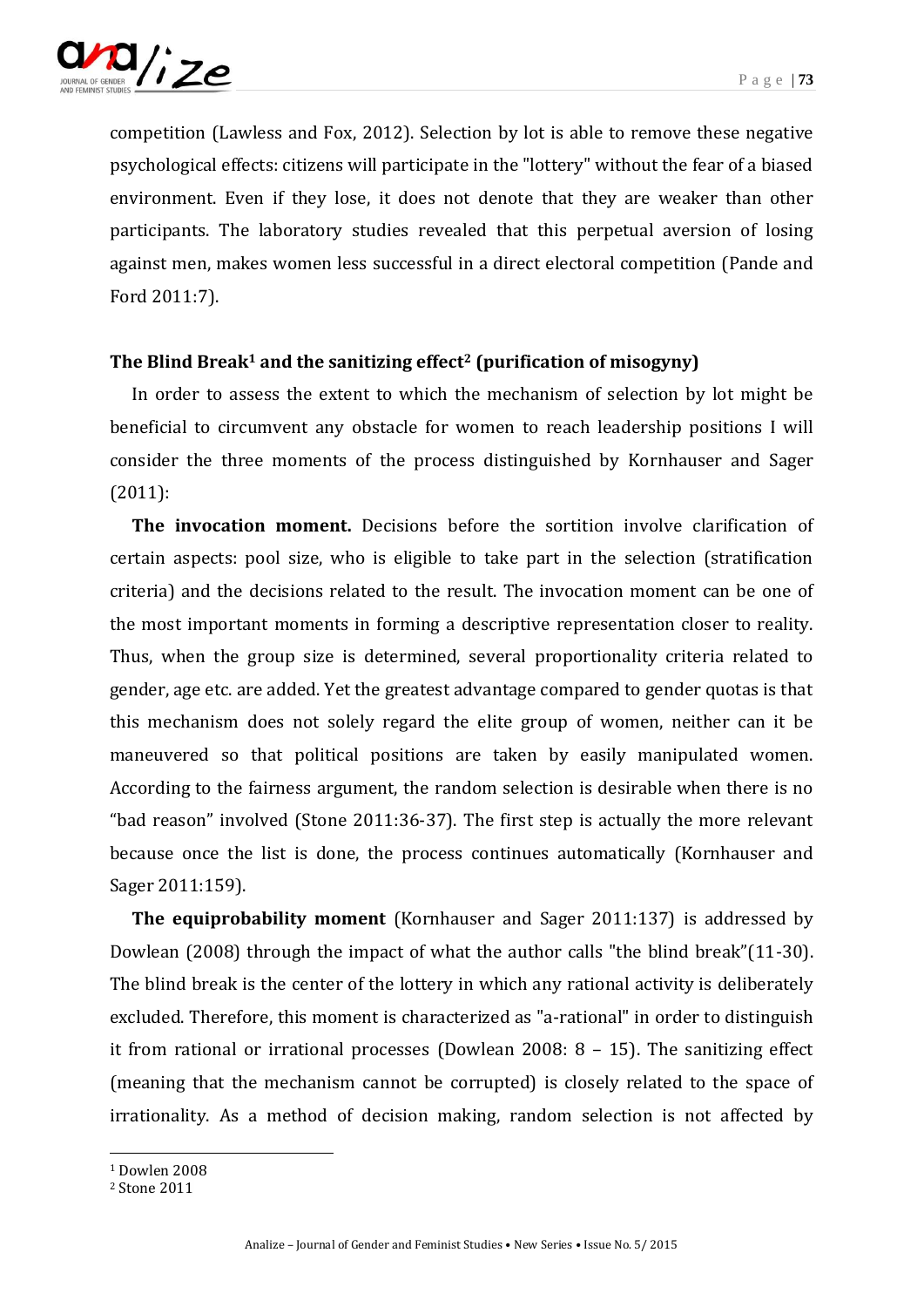

rationality: it is useful as a tool every time it is important that the decision not to be influenced by a negative of reasoning (Stone 2011:36).

**The vesting moment** – "after which no intervening circumstance can change the outcome of the lottery" (Kornhauser and Sager, 2011:137)

### **Instead of a conclusion**

This paper tries to analyze the extent in which a connection could be established between the mechanism of selection by lot - a mechanism which, while obsolete, is beginning to take shape within the field of theoretical political philosophy – and the feminist perspective on women's representation at the political level. Despite the fact that in the last 15 years a variety of works on the subject of political lottery have been published, up to this moment there has been no attempt to bind this theory with the feminist political theory; which is why I recognize the fact that this approach can have a variety of shortcomings. Despite this, based on the information that I previously discussed, it is my opinion that certain ideas can be formulated. In the following paragraphs I will emphasize the general potential benefits of political lottery, from a feminist perspective. I will consider six points also mentioned by the Stone, Delannoi and Dowlen (2013) that are often evoked by the supporters of sortition**:**

(1) **Descriptive representation.** The random selection can ensure that every feature present in the population will appear in the same proportions in the randomly selected body. Two rules need to be respected for this to be true: first of all, the body should be sufficiently large and secondly, additional selection criteria are required (Stone, Dowlen, Delannoi 2013:14) (Engelstad 2011:185). By comparison to the introduction of gender quotas, this mechanism has the capacity to provide descriptive representation of women at a superior level. The 30% limit that often is used will not exist and other criteria shall be taken into account in order to combat the discrimination within the group such as: socio-economic status, age, sexual orientation etc.

(2) **Prevention of corruption and/or political** monopoly - formal resources that are often needed to occupy various public offices become irrelevant in a random selection. Also sortition can avoid the formation of illegitimate coalitions or prevent potentially social conflicts (Stone, Dowlen, Delannoi 2013:15). Frequently, election campaigns have the effect of producing a totally unnecessary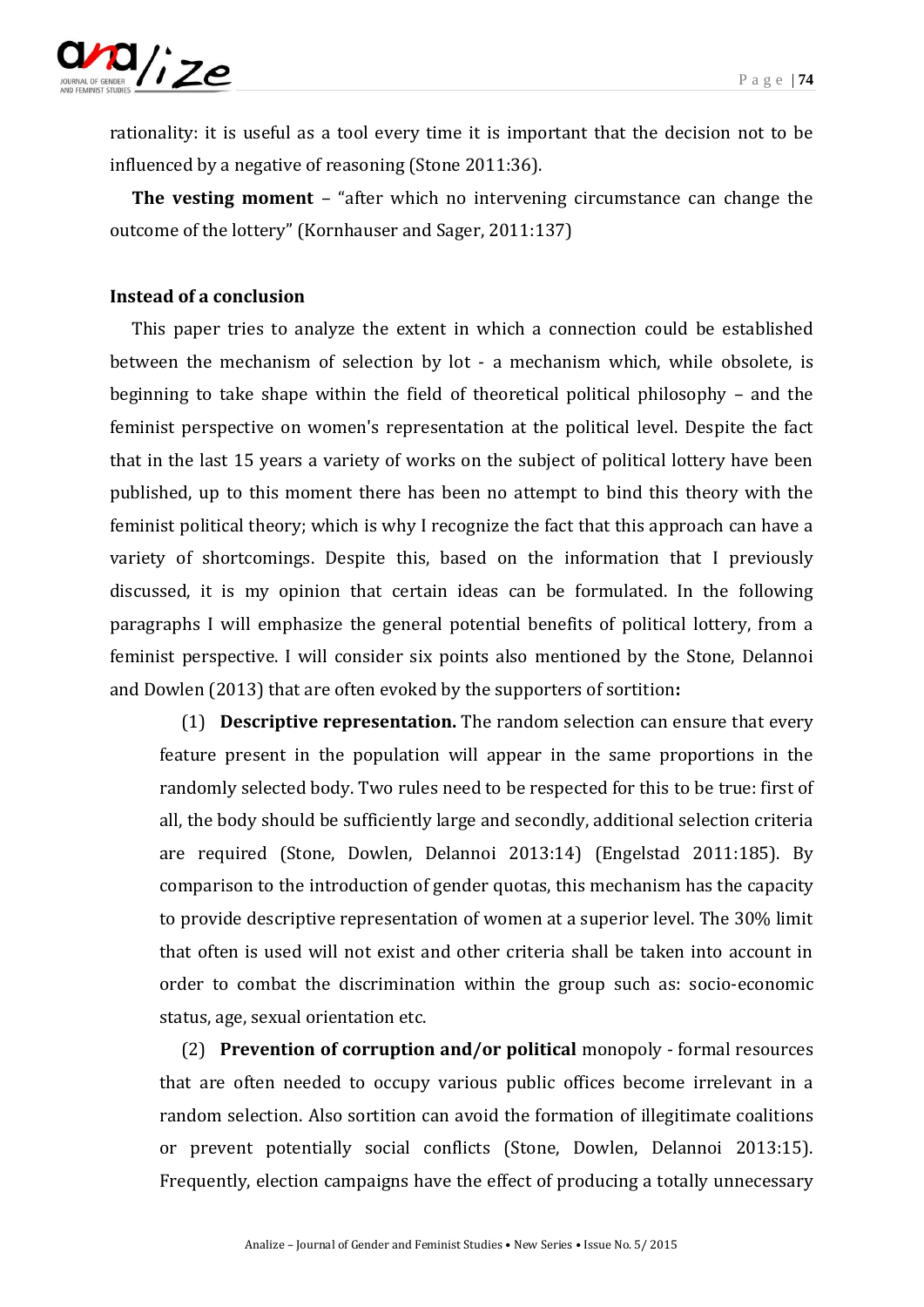

polarization regarding the candidates' agenda. These social costs disappear when the choice is made through a neutral mechanism that is not likely to be influenced. Therefore we can say that one of its roles has prohibitive meaning: it excludes the external influences, notably corruption and the lobbying (Gohler 2010: 98). Considering the fact that there is a tendency of corrupting the gender quotas in the sense that party leaders either propose women-candidates that can be manipulated or rank them last on election lists, I believe that the random mechanism could exclude these effects par excellence.

*(3)* **Control of political outliers1**: "Small groups with outlier preferences may be highly motivated to suborn the political process" (Stone, Dowlen, Delannoi 2013:16), while a good deliberation involves a large variety of viewpoints. A participatory mechanism based on random selection will be more productive because it will provide a variety of options (Sintomer 2010:48). As noted previously, the specific concerns of women cannot be represented successfully by men. We must accept the fact that there are some experiences specific to women only.

*(4)* **Participation** (Stone, Dowlen, Delannoi 2013:17) *–* Ensuring the opportunity for citizen participation in the political process is an important aspect of democracy. Although the primary purpose of gender quotas is to remedy this shortcoming, in reality, there are several elements that stand in the way of achieving this ideal2.

(5) **Distributive justice** (Stone, Dowlen, Delannoi 2013:16) *-* The distributional effects of sortition may also influence the social integration; the citizens' support for political institutions will increase as there is a possibility that they may be chosen to be a part of these institutions (Gohler 2010: 99). In connection with this point, I must reiterate that women are more interested in the political sphere when they are represented by women.

*(6)* **Psychological benefits** (Stone, Dowlen, Delannoi 2013:18) **–** the existence of a random selection process would eliminate the women's fear of competition and biased political sphere and it will also contribute to removing

<sup>1</sup> Stone, Delannoi and Dowlen 2013**:**16

<sup>2</sup> See Shvedova 1997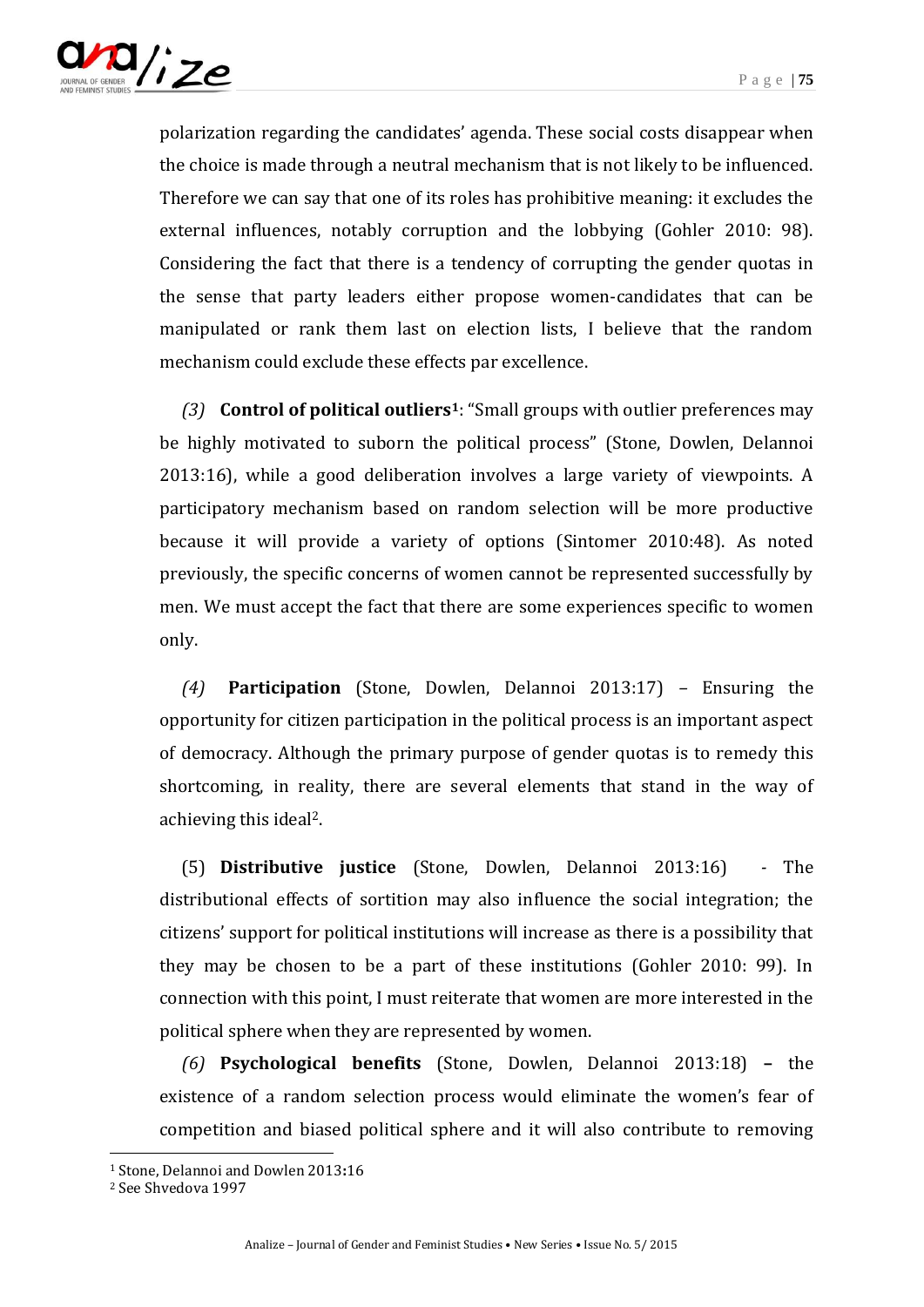

negative labels. Women will, therefore, be elected into office not just because men are enforced to accept them in the political sphere. As a result of sortition, no person is advantaged, and every person has an equal chance of occupying public office.

## **Bibliography:**

- Băluță, Oana; Dragolea, Alina; Iancu, Alice, 2008, *Gen si interese politice – teorii si practice*, Ia;i, Polirom Publishing House.
- Băluță, Oana, 2013, *Feminism Modern Reflexiv*, Bucharest, Tritonic Publishing House.
- Broome, John, 2011*, Fairness, Lotteries in Public Life*, Imprin Academic Publishing House.
- Celis Karen, Childs, Sarah, 2014, *Gender, Conservatism and Political Representation*, ECPR Press.
- Childs, Sarah, Krook, Lena, 2006, "Should Feminists Give Up on Critical Mass? A Contingent Yes", Politics & Gender, 2: 4, pp. 522–30.
- Dahlerup, 2002, Quotas A Jump to Equality? The Need for Internationl Comparisons of the Uses of Electoral Quotas to obtain Equal Political Citizenship for Women, International Institute for Democarcy and Electoral Assistance (IDEA).
- Delannoi, Gil, 2010*, Reflections on Two Typologies for Random Selection*, Sortition Theory and Practice, Imprint Academic Publishing House.
- Delannoi, Gil, Dowlen Oliver (eds), 2010, *Sortition: Theory and Practice*, Imprint Academic Publishing House;
- Diaz, Mateo, 2005, *Representing Women? Female legislators in west European parliaments*, ECPR Press;
- Dolan, Kathleen, 2006, Women Candidates in American Politics: What We Know, What We Want to Know, Presented at the 2006 meeting of the Midwest Political Science Association, April 20-23;
- Dowlen, Oliver, 2008, *The Political Potential of Sortition*, Imprint Academic Publishing House.
- Dowlen, Oliver, 2010a, "The Modern Revival of an Old Idea, Dowlen", Dowlen, Oliver; Delannoi Gil (eds.), *Sortition – Theory and Practice,* Imprind Academic Publishing House.
- Dowlen, Oliver, 2010b," Sortition and Liberal Democracy: Finding a Way Forward"*,* Dowlen, Oliver; Delannoi Gil (eds.), *Sortition – Theory and Practice,* Imprind Academic Publishing House.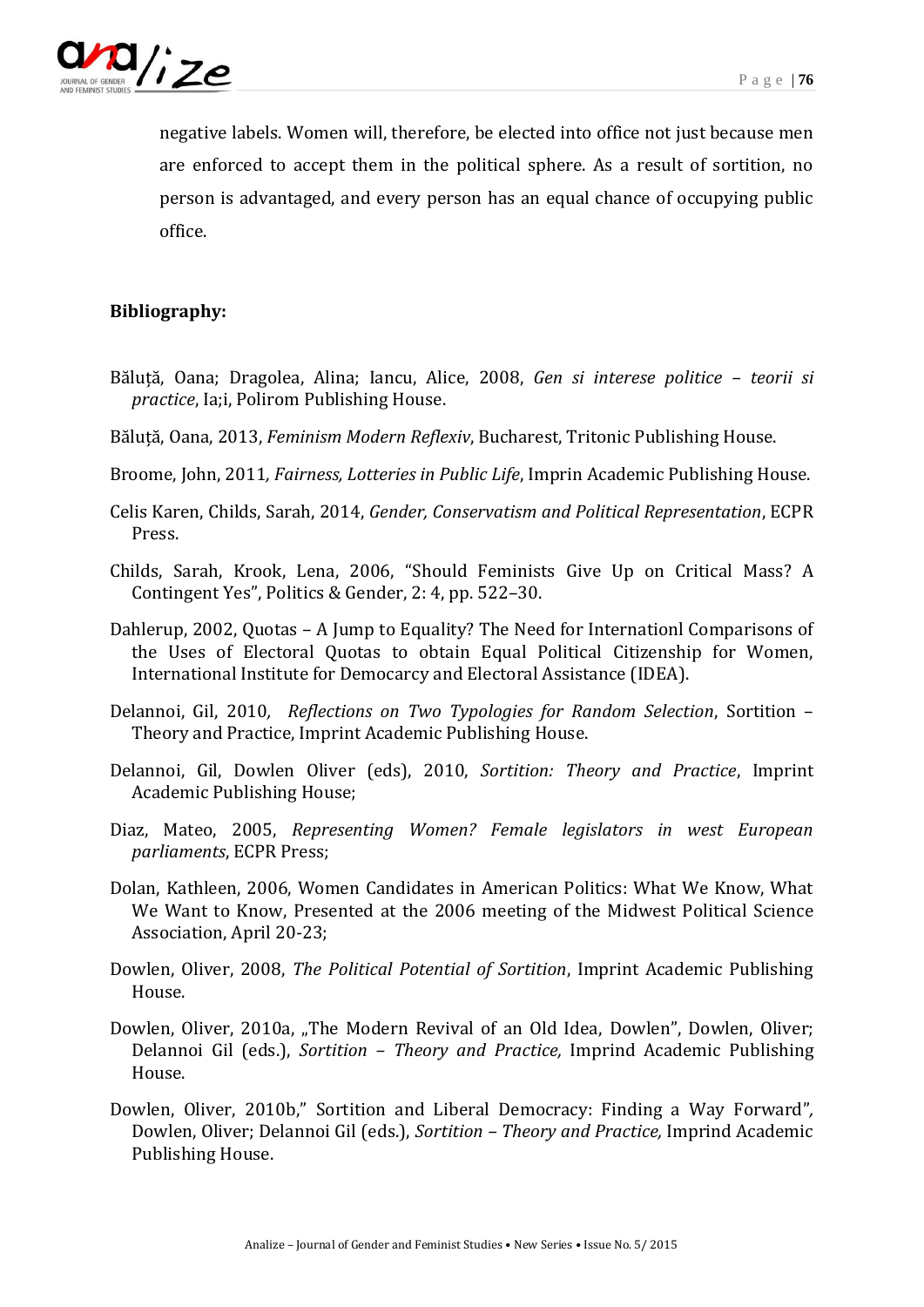

- Engelstad, Fredrik, 2011, "The Assignment of Political Office by Lot" in Stone, Peter (ed.), *Lotteries in Public Life*, Published by Imprin Academic.
- Franceschet, Priscopo, 2008, "Gender Quotas and Women's Substantive Representation: Lessons from Argentina", *Politics & Gender*, no. 4, 393-425.
- Fowler, Derek; Merolla, Jennifer; Sellers, Abbylin, 2009, *The Effects of Descriptive Representation on Political Attitudes and Behaviors,* accesed in 20.01.2016 at http://wpsa.research.pdx.edu/meet/2012/fowlermerollaandsellers.pdf.
- Goodwin, Barbara, 1992, *Justice by Lotteries*, Published by Harvester Wheatsheaf.
- Greely, Henry, 2011, "*The Equality of Allocation by Lot*", in Stone, Peter (ed.), *Lotteries in Public Life. A Rader*, Published by Imprin Academic
- Gohler, Gerhard, 2010," Controlling Politics by Sortition"*,* in Dowlen, Oliver; Delannoi Gil (eds.), *Sortition – Theory and Practice,* Imprind Academic Publishing House.
- Hubertus, Buchstein; Hein, Michael, 2010, "Randomizing Europe. The Lottery as a Political Instrument for a Reformed European Union"*,* Dowlen, Oliver; Delannoi Gil (eds.), *Sortition – Theory and Practice,* Imprind Academic Publishing House.
- Kornhause, Lewis; Sager, Larry, 2011*, "*Just Lotteries", in Stone, Peter (ed.), *Lotteries in Public Life*, Published by Imprin Academic.
- Kernell, Goergia, 2012, "Descriptive Representation of Women and Ideological Congruence" in Political Parties, Buffett Center for International and Comparative Studies Working Paper Series.
- Lawless, Fox, 2012, Men Rule The Continued Under Representation of Women in US Politics, *Women & Politics Institute*, School of Public Affairs
- Manin, Bernard, 1997, The principles of representative government, Cambridge University Press.
- Miroiu, Adrian, 2009, Introducere in Filosofie Politica, Polirom, Iasi.
- Niemi, Richard; Craig, Stephen; Mattei, Franco, 1991, "Measuring internal political efficacy in the 1988 national election study", *The American Political Science Review,*  85, 4.
- Parker, Joel, 2011, *Randomness and Legitimate Representation*, The University of Texas at Austin*.*
- Phillips, Anne, 1995, *[The politics of presence,](http://eprints.lse.ac.uk/6669/)* Oxford political theory, Clarendon Press.
- Pitkin, Hanna, 1967, *The Concept of Representation*, University of California Press,
- Rehfel, Andrew, 2005, *The Concept of Constituency Political Representation, Democratic Legitimacy, and Institutional Design*, Published by Cambridge University Press.